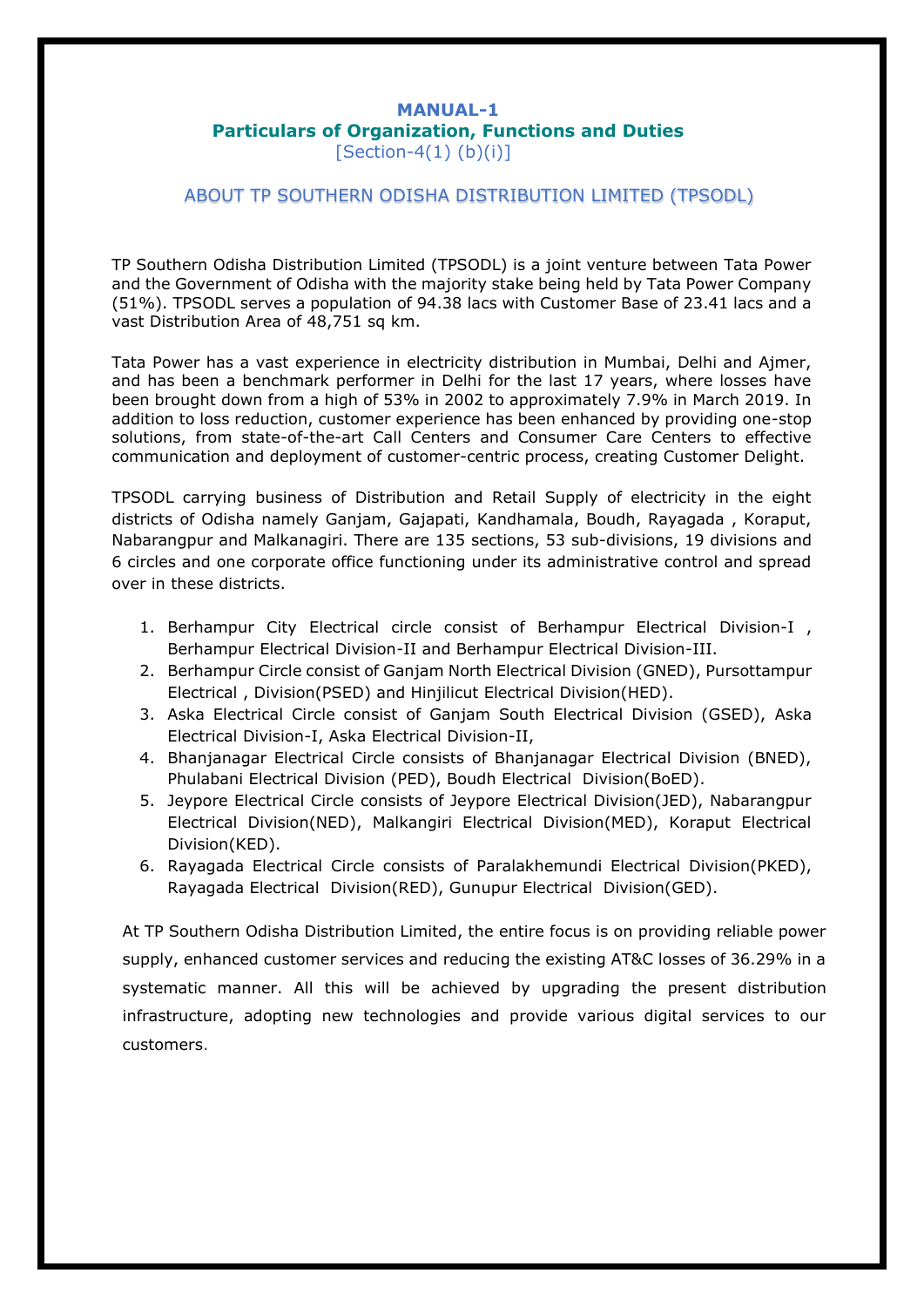#### ABOUT THE JOINT VENTURE PARTNERS

## **GRIDCO Ltd.**

GRIDCO Ltd. Incorporated under the provisions of Companies Act 1956, carried on the business of transmission and bulk supply of electricity and other related activities under an exclusive license issued by Odisha Electricity Regulatory Commission. Consequent upon enactment of Electricity Act, 2003, the transmission related activities of the Company were transferred and vested with Odisha Power Transmission Corporation Limited, a wholly owned undertaking of the State Government through Odisha Electricity Reforms (Transfer of Transmission and Related Activities) Scheme, 2005 with effect from 09.06.2005. After separation, GRIDCO is presently engaged in business of bulk purchase and bulk sale of power to the four Distribution Companies inside the State and trading of surplus power through traders to promote exchange of power with neighbouring States in the country.

## **Tata Power**

Tata Power is India's largest integrated power company with a growing international presence. The Company together with its subsidiaries and jointly controlled entities has an installed gross generation capacity of 12742 MW in India and a presence in all the segments of power sector, viz Fuel & Logistics, Generation (Thermal, Hydro, Solar and Wind), Transmission, Distribution and Trading.

It has successful public-private partnerships in Generation, Transmission and Distribution in India namely "Tata Power Delhi Distribution Limited" with Delhi Vidyut Board for distribution in North Delhi, 'Powerlinks Transmission Ltd.' with Power Grid Corporation of India Ltd. for evacuation of Power from Tala hydro plant in Bhutan to Delhi and 'Maithon Power Ltd.'with Damodar Valley Corporation for a 1050 MW Mega Power Project at Jharkhand. Tata Power is now serving more than 95 Lakh distribution consumers in India (Mumbai, Delhi, Ajmer, Central Odisha, Western Odisha, Northern Odisha and Southern Odisha)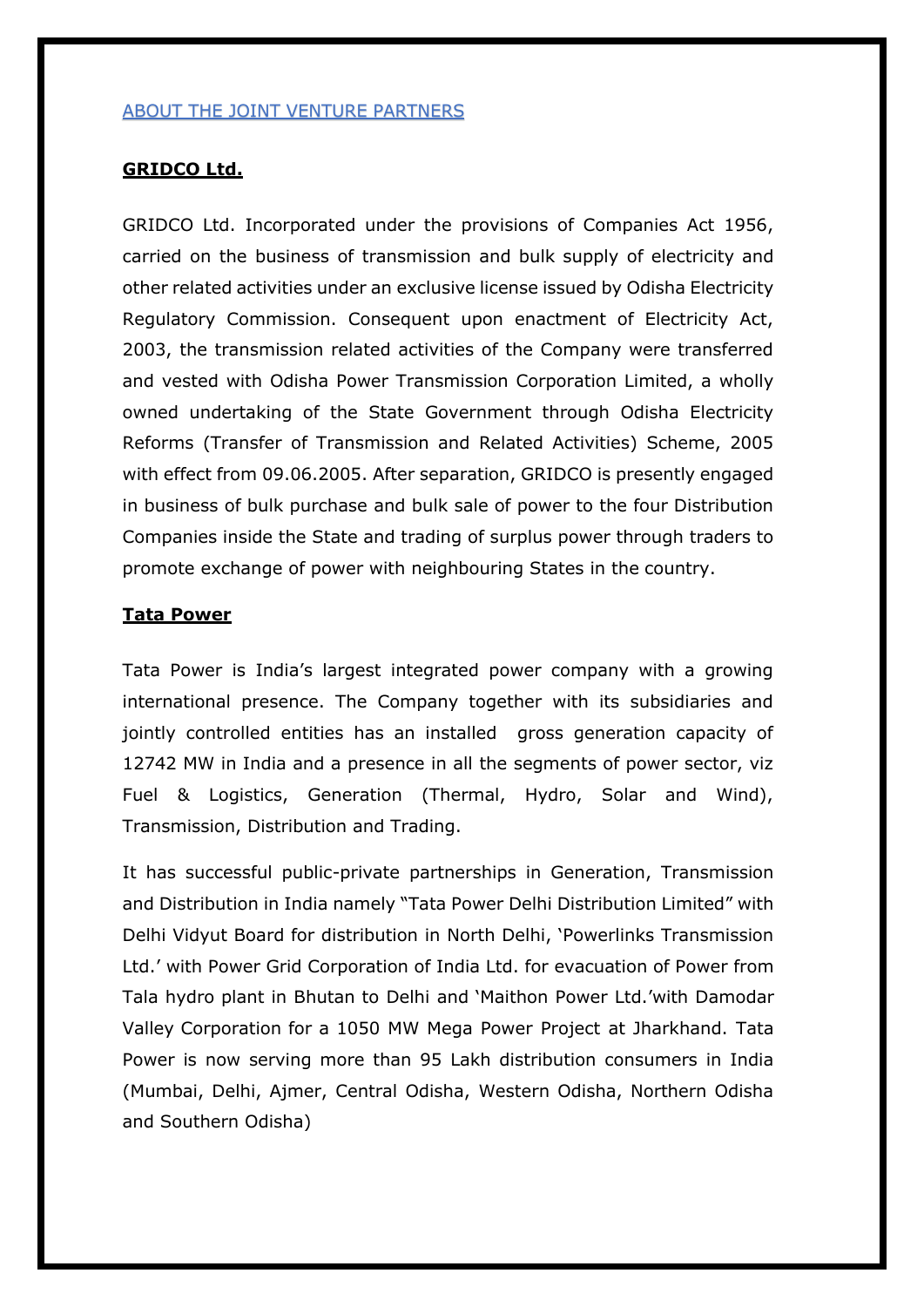# TPSODL AT A GLANCE AS ON 31.03.2021

| А.    | <b>Total Consumers</b>                                           | 2340713  |
|-------|------------------------------------------------------------------|----------|
|       | Domestic= 2200518 (Rural= 1666390, Urban=534128)                 | 2200518  |
|       | Commercial=87418, Industry= 4809, Irrigation=25758, Others=22210 | 140195   |
|       | Domestic - 94% (Rural Domestic-72 % + Urban Domestic-23 %        |          |
|       | Commercial=4%, Industry=0.2%, Irrigation=1.1%, Others=0.9%       |          |
| В.    | Total Input (in MU)                                              | 3599.29  |
| C.    | Total Billing (in MU)                                            | 2768.949 |
| D.    | Total Billing (in Rupees Cr.)                                    | 1317.59  |
| Ε.    | Total Collection (in Rupees Cr.)                                 | 1198.39  |
| F.    | Total Transmission & Distribution Loss (%)                       | 23%      |
| G.    | AT & C Loss (%)                                                  | 30%      |
| Η.    | <b>BST Bill</b>                                                  |          |
| Ι.    | Total number of metered consumers                                | 2247898  |
|       | <b>Total OK metered consumers</b>                                | 2062263  |
|       | Total defective metered consumers                                | 185635   |
| J.    | <b>Total Villages Electrified</b>                                | 12909    |
| К.    | Total Govt. LI points Energised                                  | 13700    |
| L.    | <b>Total Private points Energised</b>                            | 12067    |
| M.    | Total pump sets under BKBY Energised                             |          |
| O.    | <b>Total no. of Offices</b>                                      |          |
|       | Circle                                                           | 6        |
|       | <b>Divisions</b>                                                 | 19       |
|       | Sub-divisions (Excluding 2 store Sub-divisions)                  | 51       |
|       | Sections (Excluding 4 store Sections)                            | 135      |
|       | <b>Grivance Redressal Forum</b>                                  | 2        |
|       | Ombudsman                                                        | 1        |
|       | <b>Energy Police Station</b>                                     | 10       |
|       | Call Centre                                                      | 1        |
|       | <b>TOTAL ASSETS</b>                                              |          |
| (i)   | 33KV Lines                                                       | 3665     |
| (ii)  | 11KV Lines                                                       | 40368    |
| (iii) | LT Lines                                                         | 37302    |
| (iv)  | 33/11KV Sub-stations                                             | 242      |
| (v)   | 33/11KV Transformers                                             | 534      |
| (vi)  | 11/0.4KV and 33/0.4KV Transformers                               | 54451    |
| (vii) | 33KV Feeders                                                     | 113      |

(viii) 11KV Feeders 881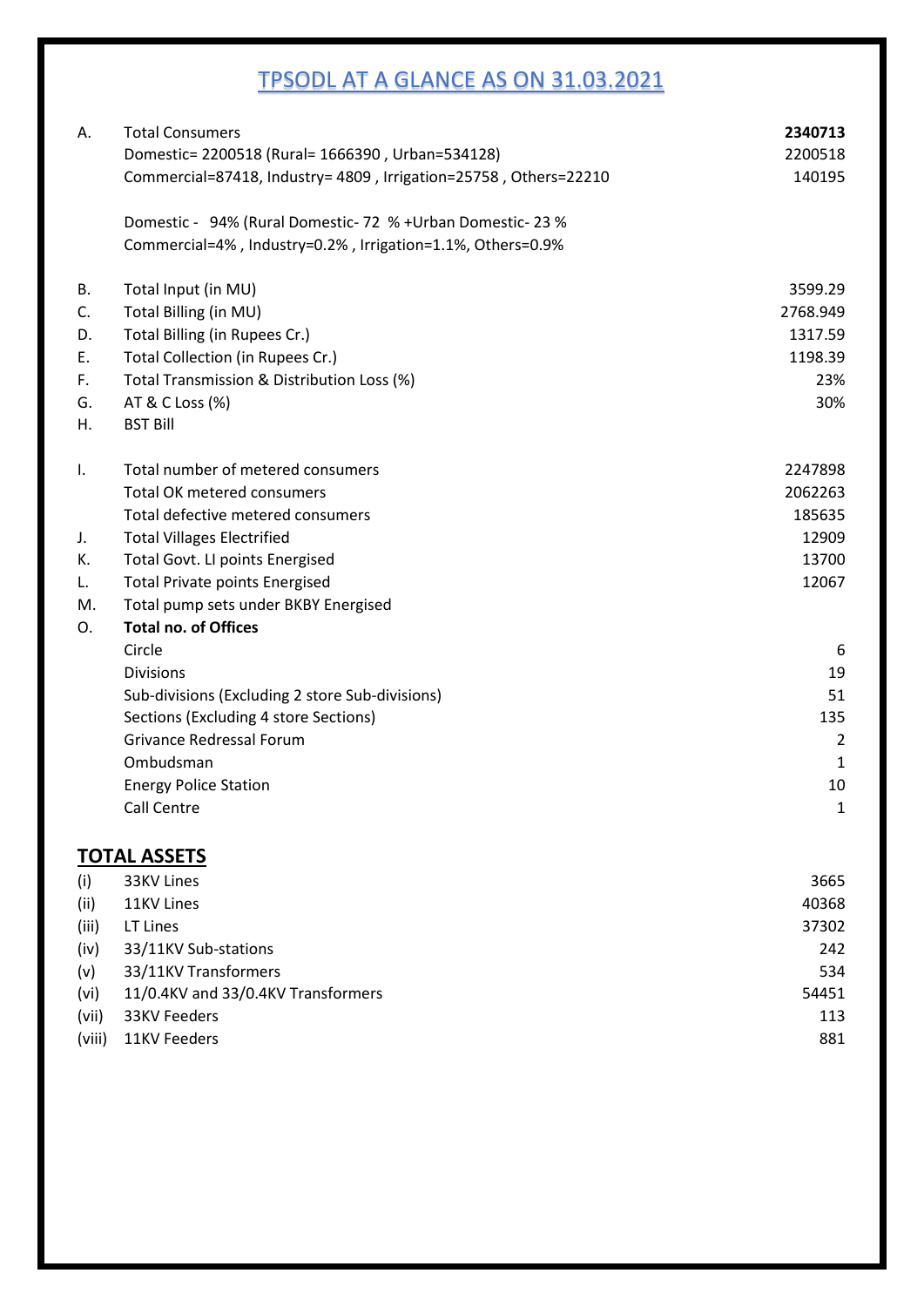#### **VISION AND MSSION**

# **Vision of TPSODL**

*"Sustainable value Creation for all stakeholders"*

# **Mission of TPSODL**

**S-** Strengthen Safety Culture to achieve 'Zero' harm

**M-** Motivate and Nurture Talent to create an agile workforce

**I-** Implement Innovative solutions to build a technology driven organisation

**L-** Leverage Power Distribution Expertise for business transformation

**E-** Enhance Customer Experience through reliable power and quality service

# **Values of TPSODL**

# **SCALE- Safety, Care, Agility, Learning, Ethics**

**S-** Safety is a core value over which no business objective can have a higher priority

**C-** Care for Stakeholders, our Environment, Customers and Shareholders - both existing and potential, our Community and our People (our employees and partners)

**A-** Agility Speed, Responsiveness and being Proactive, achieved through Collaboration and Empowering Employees

**L-** Learning, Building future ready skill sets through learning and training. Maximize usage of elearning platforms

**E-** Ethics Achieve the most admired standards of Ethics, through Integrity and Mutual Trust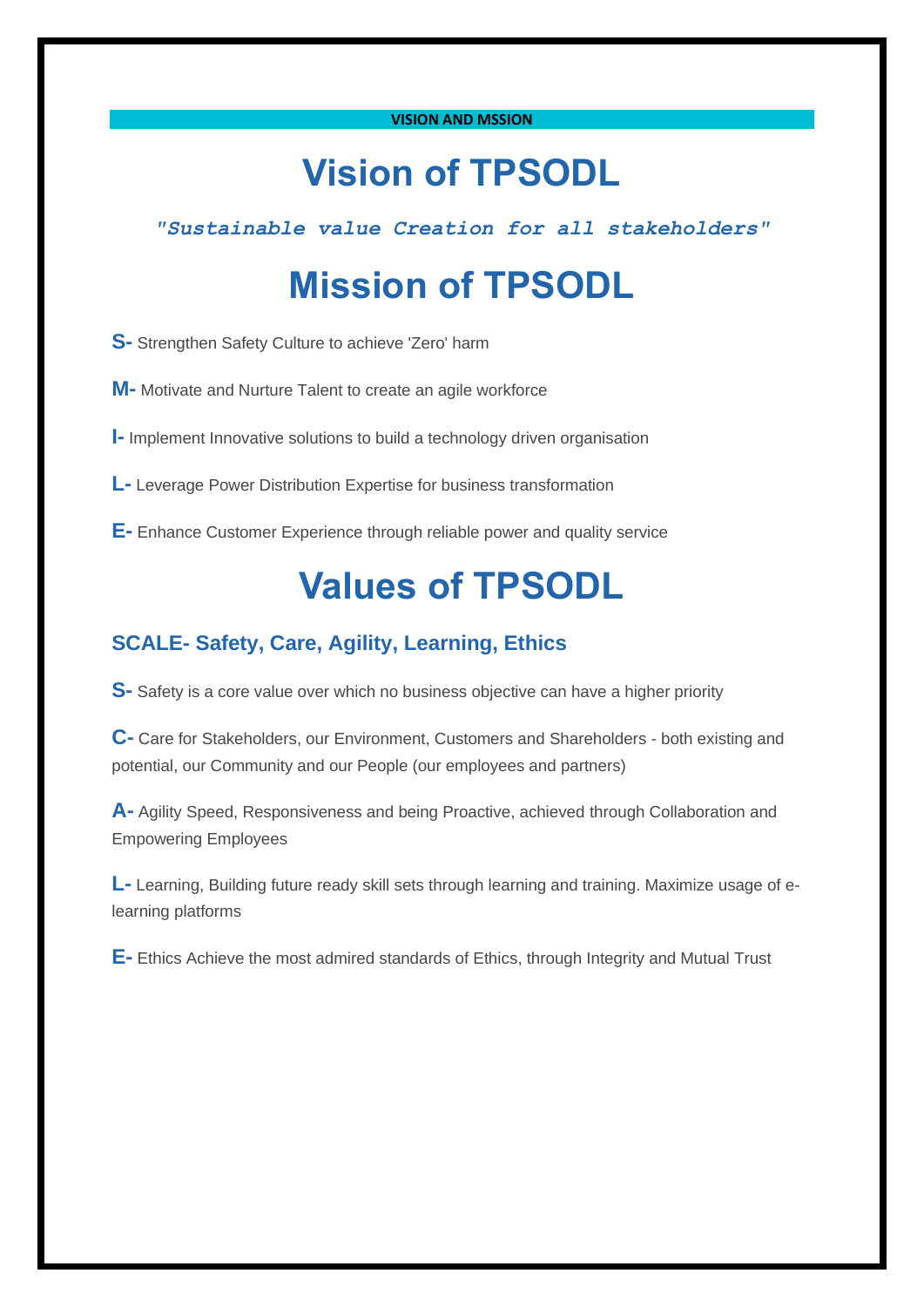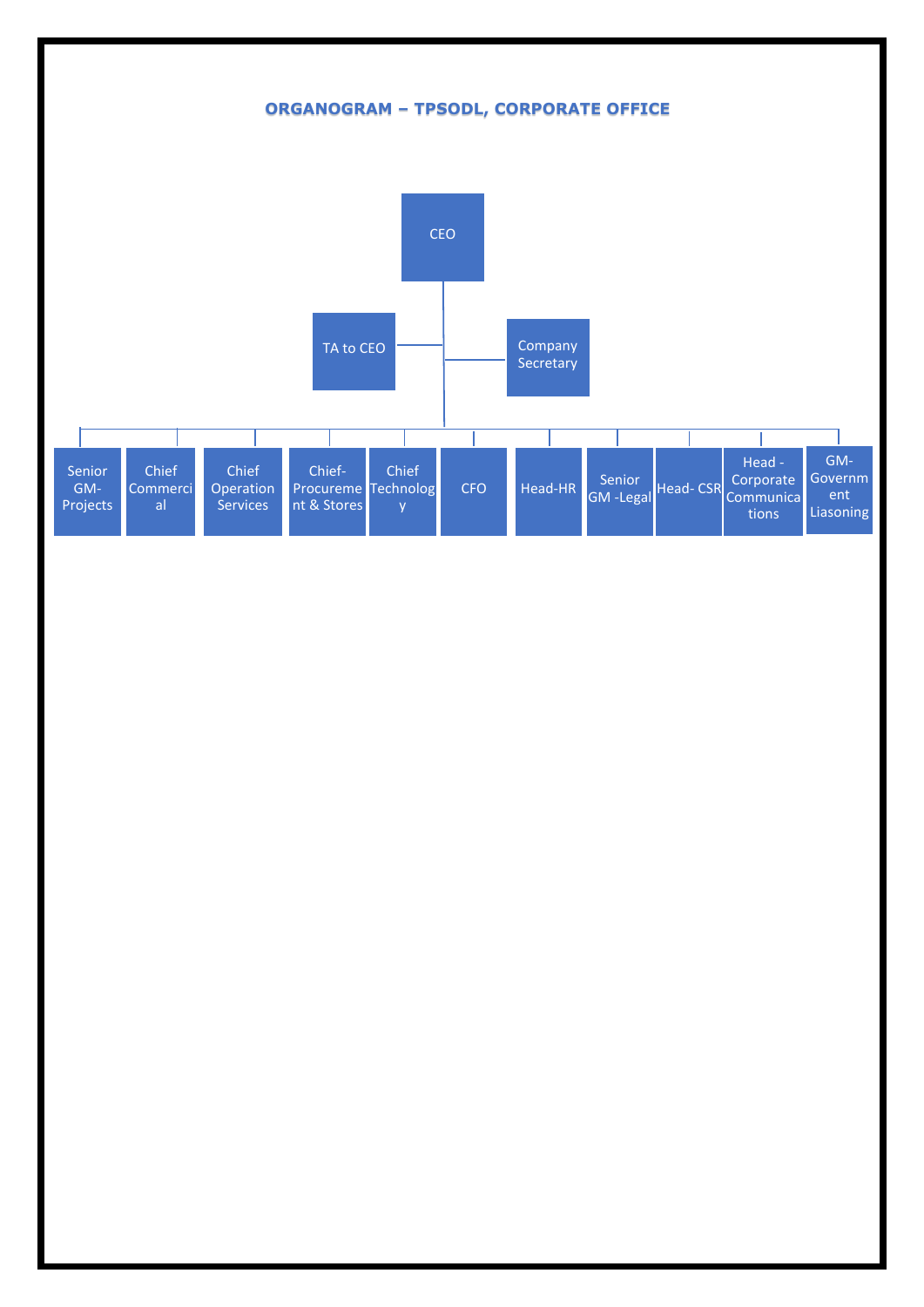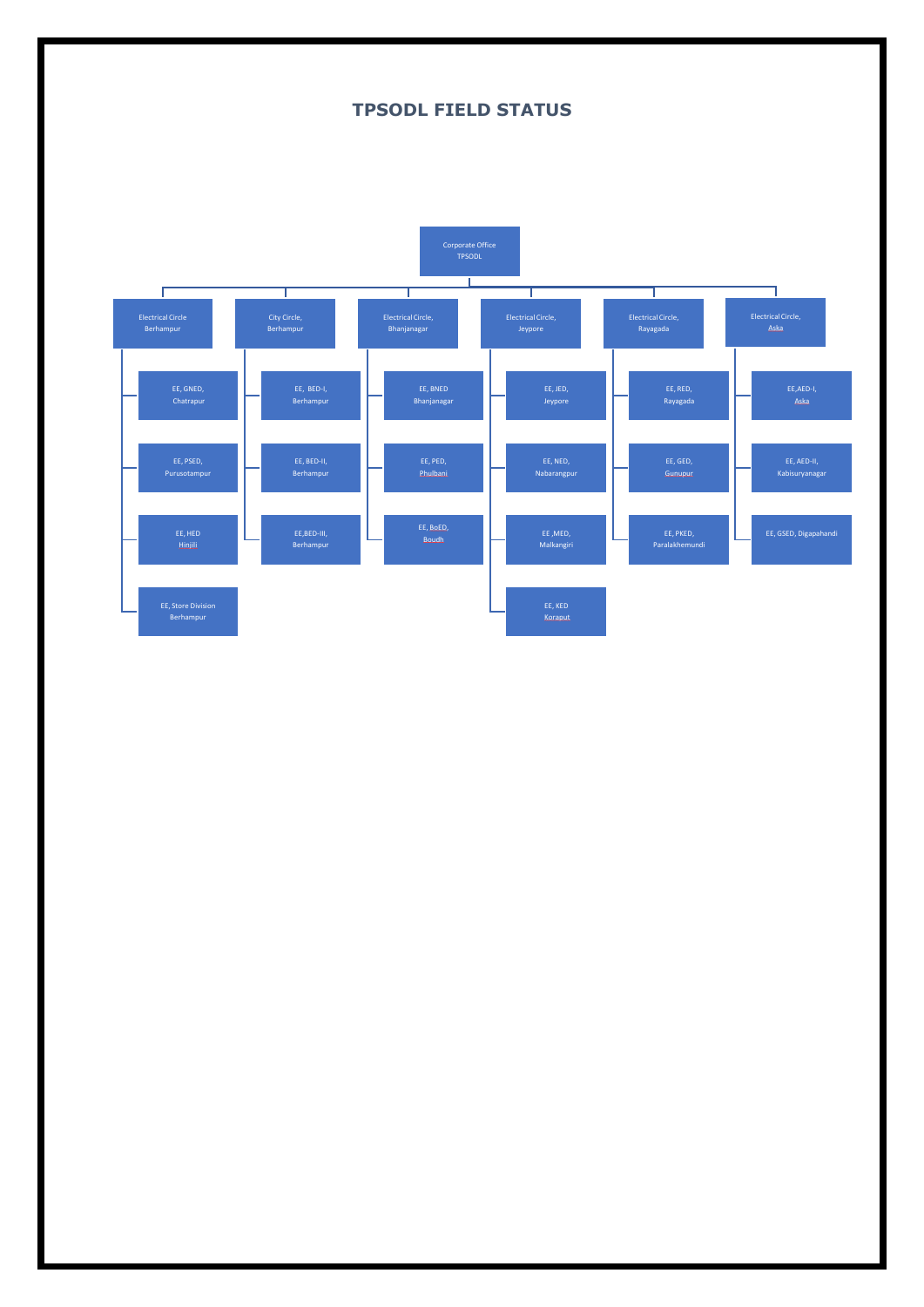# Duties and responsibilities of Officers & Employees [Section-4(1) (b) (ii)]

| <b>SI</b><br><b>No</b> | <b>Post</b>                       | <b>Nature of duty assigned</b>                                                                                                                                                                                                                                                                                                                                                              |
|------------------------|-----------------------------------|---------------------------------------------------------------------------------------------------------------------------------------------------------------------------------------------------------------------------------------------------------------------------------------------------------------------------------------------------------------------------------------------|
| $\mathbf{1}$           | CEO (Chief Executive Officer)     | CEO is responsible for day to day operation and<br>management of the TPSODL subject to general<br>supervision & ultimate control of Board. He is the<br>functional head of all departments of TPSODL in<br>domain of Commercial, Technical, Financial &<br>regulatory, Contracts, HR & Administartion, Legal, IT<br>etc and functions under the direct supervision and<br>control of Board. |
| $\overline{2}$         | CFO (Chief Financial Officer)     | He is overall head of Finance branch of TPSODL,<br>responsible for all kinds of financial<br>planning,<br>Regulatory and financial management of Organisation,<br>exercising control over the day-to-day financial<br>administration<br>the<br>Organisation<br>of<br>including<br>management of all employees trusts. He works under<br>direct supervision and control of CEO and Board.    |
| 3                      | COS (Chief Operation<br>Services) | He is responsible for operation and maintenance of<br>33/11<br>KV<br>substations<br>and<br>all<br>of<br>types<br>transformers, Monitoring of Circles, Civil, Engineering,<br>and Quality. He works under direct<br>Planning<br>supervision and control of CEO.                                                                                                                              |
| 4                      | Senior GM- (Legal)                | He is the overall head of legal functions of the<br>Company. He works under direct supervision and<br>control of CEO.                                                                                                                                                                                                                                                                       |
| 5                      | Senior GM- (Projects)             | He is overall responsible for execution of capital<br>investment schemes/Projects of the State Govt. as well<br>as Central Govt for Strengthening of Transmission &<br>Distribution system and electrification.<br>He<br>works<br>under direct supervision and control of CEO.                                                                                                              |
| 6                      | Chief- Commercial                 | He is head and responsible for Commerce & regulatory<br>functions of the Company. Also responsible for<br>Customer Services and key Consumer groups. He<br>works under direct supervision and control of CEO.                                                                                                                                                                               |
| $\overline{7}$         | Chief - Procurement & Stores      | He is responsible for day to day activities of entire<br>purchase requirement of the Company and Stores<br>Management. He works under direct supervision and<br>control of CEO.                                                                                                                                                                                                             |
| 8.                     | Chief-Technology                  | Overall Head of the Technology/IT operation of the<br>Company. He works under direct supervision and<br>control of CEO.                                                                                                                                                                                                                                                                     |
| 9.                     | Head HR, IR & ES&A                | He is overall head of Human Resources, industrial<br>relation and administrative activities. He works under<br>direct supervision and control of CEO.                                                                                                                                                                                                                                       |
| 10.                    | Head-CSR                          | He is overall responsible for company's<br>Social<br>Responsibility activities of the Company. He<br>works<br>under direct supervision and control of CEO.                                                                                                                                                                                                                                  |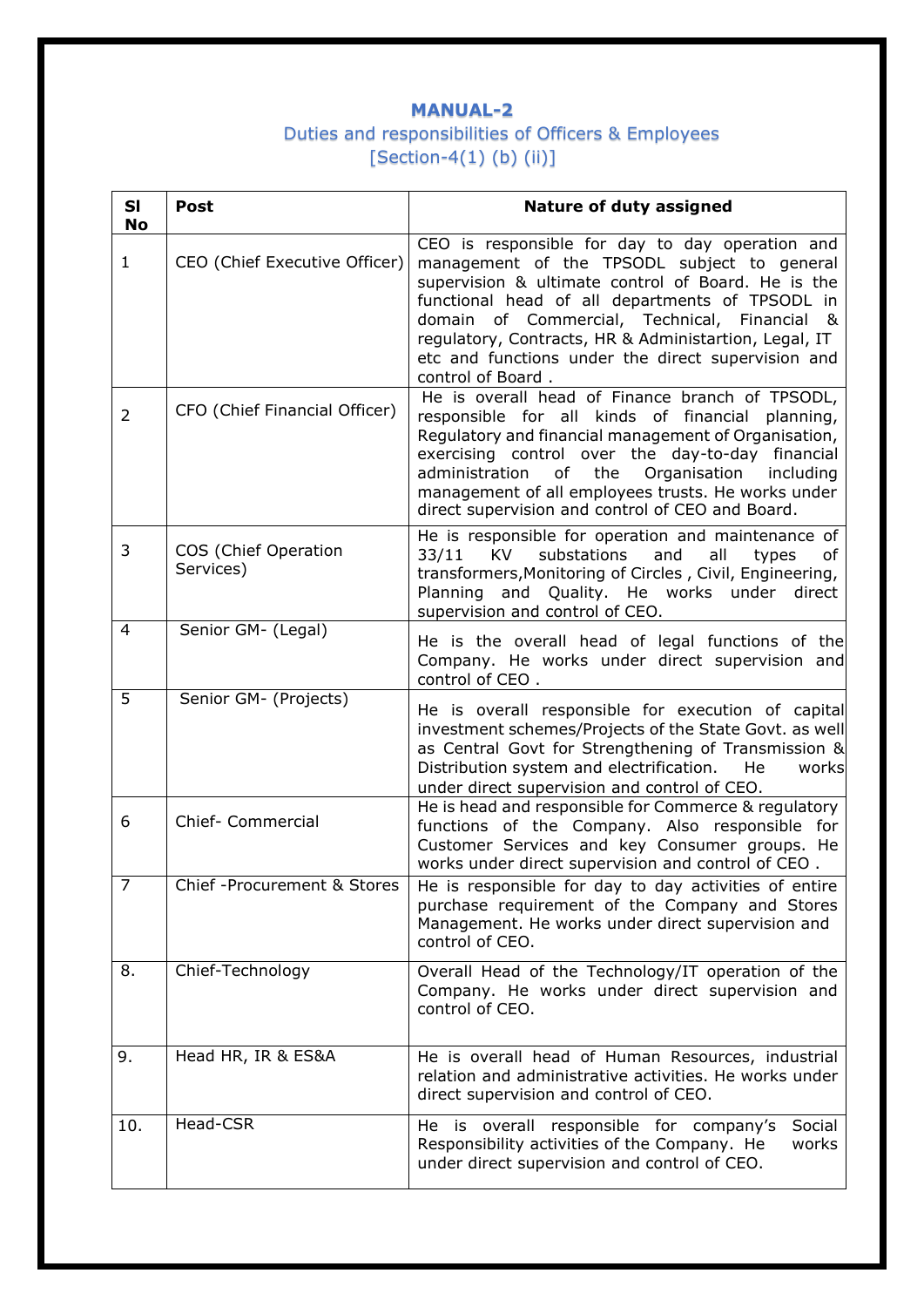| 11. | <b>GM-Government Liasioning</b>  | Overall responsible for all matters related to Govt.<br>arrears and liasioning with Govt at the local as well as<br>state levels. He works under direct supervision and<br>control of CEO.                                               |
|-----|----------------------------------|------------------------------------------------------------------------------------------------------------------------------------------------------------------------------------------------------------------------------------------|
| 12. | Head- Corporate<br>Communication | Overall responsible for all matters related to internal<br>and external communication on behalf of Company<br>and liasioning with Govt at the local as well as state<br>levels. He works under direct supervision and control<br>of CEO. |
| 13. | Company Secretary                | She is overall responsible for all secretarial functions<br>of the Company and ensures day to day compliances<br>under provisions of Company Act, 2013 and allied<br>laws. She works under direct supervision and control<br>of CEO.     |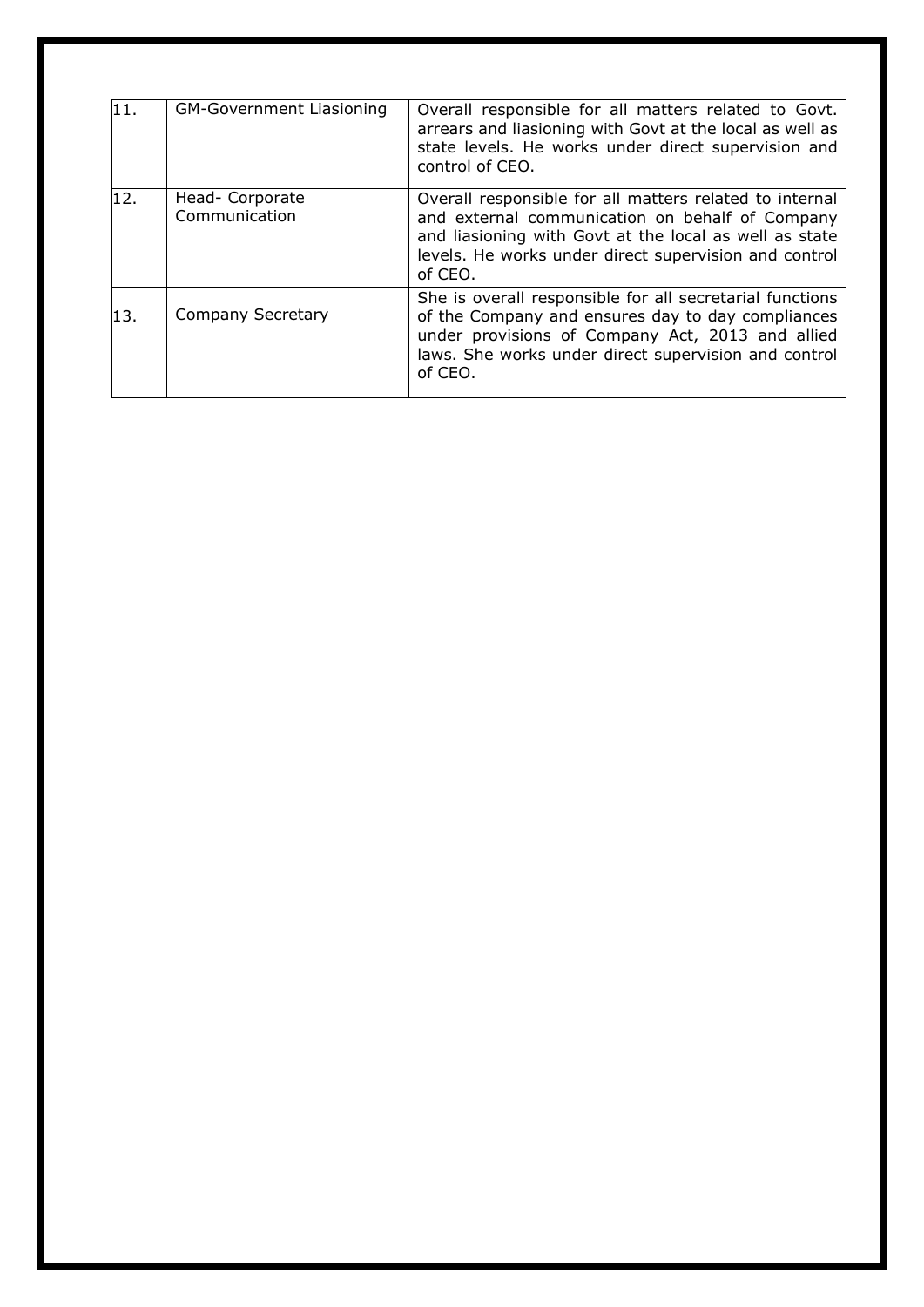## Procedure Followed in Decision Making Process [Section-4(1) (b) (iii)]

The decision-making process in TPSODL is very transparent and effective. The proposals emanating from any branch are thoroughly examined by the finance, commercial, technical, legal and HR wings as the case may be. The proposals which involve financial involvement are forwarded to the finance wing for financial concurrence. The decisions are taken by the respective Officials according to the delegation of power by the Board/CEO, as the case may be. Policy guidelines which require approval are put forward to Board of TPSODL and Regulators, after receipt of the approval such proposals are implemented / carried out.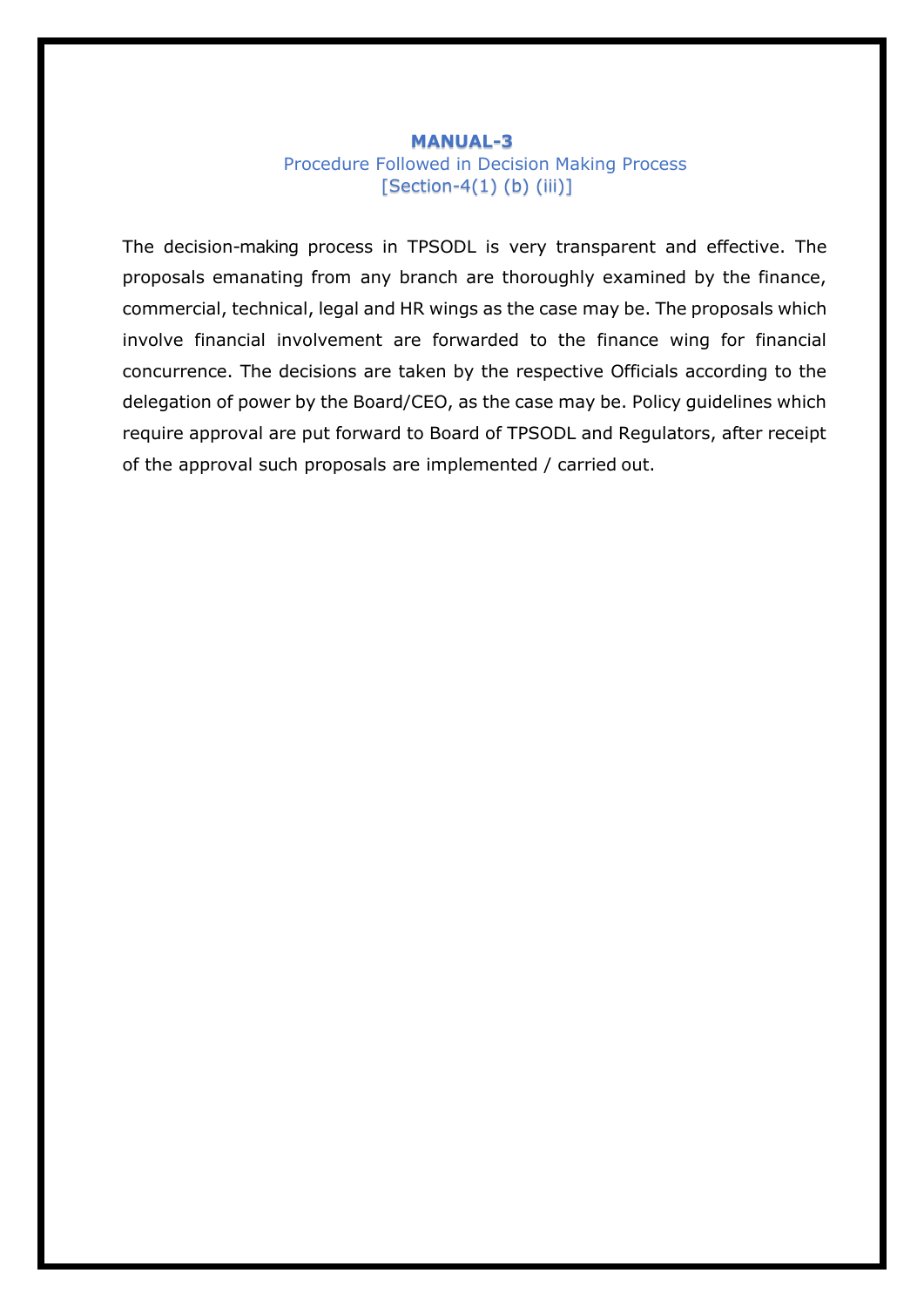# **MANUAL-4** Norms for Discharge of Functions  $[Section-4(1)$  (b)  $(iv)]$

Safety, Technical, Commercial and Quality norms are being followed as approved by OERC and other norms are being followed as per Electricity Act & Rules thereunder, OERC Regulations, C.E.A Regulations & Rules and other applicable Regulations for Distribution of Electricity as amended from time to time.

For details, please log on to our website www.tpsouthernodisha.com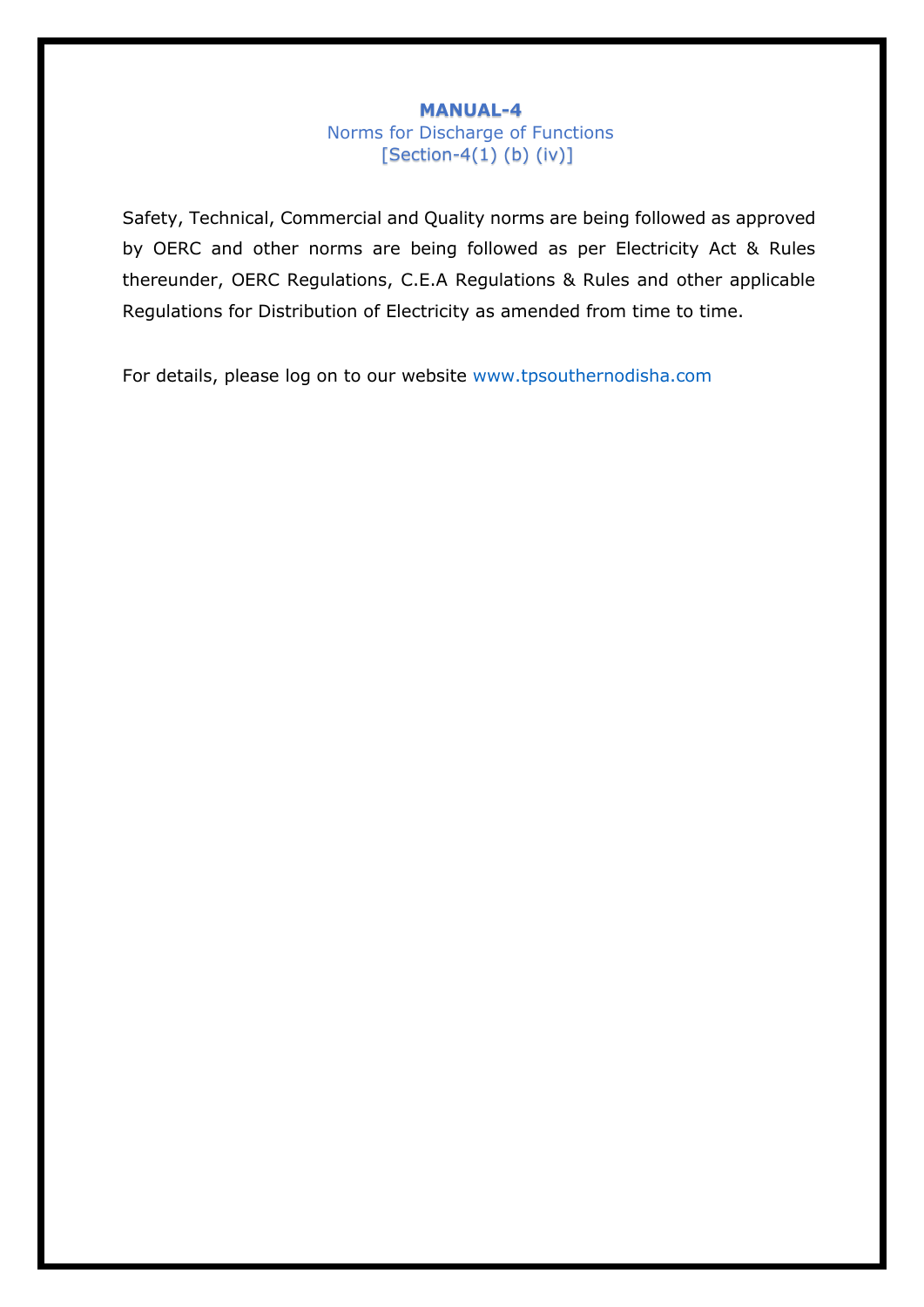## **MANUAL-5** Rules, Regulations, Instructions, Manuals & Records for Discharging Functions  $[Section-4 (1) (b) (v)]$

All Rules, Regulations and Guidelines are being followed as per Electricity Act & Rules, OERC Regulations, C.E.A Regulations & Rules and other applicable Regulations for Distribution of Electricity as amended from time to time.

For transferred employees of SOUTHCO, the GRIDCO Rules, Regulations and Orders are being adopted and followed.

For New Employees of TP Southern Odisha Distribution Limited, the rules, regulations etc, are applicable as followed by Tata Power/TPSODL.

Besides the above, other Statutory Act, Rules, Regulations etc. as applicable to Distribution of Electricity are being followed.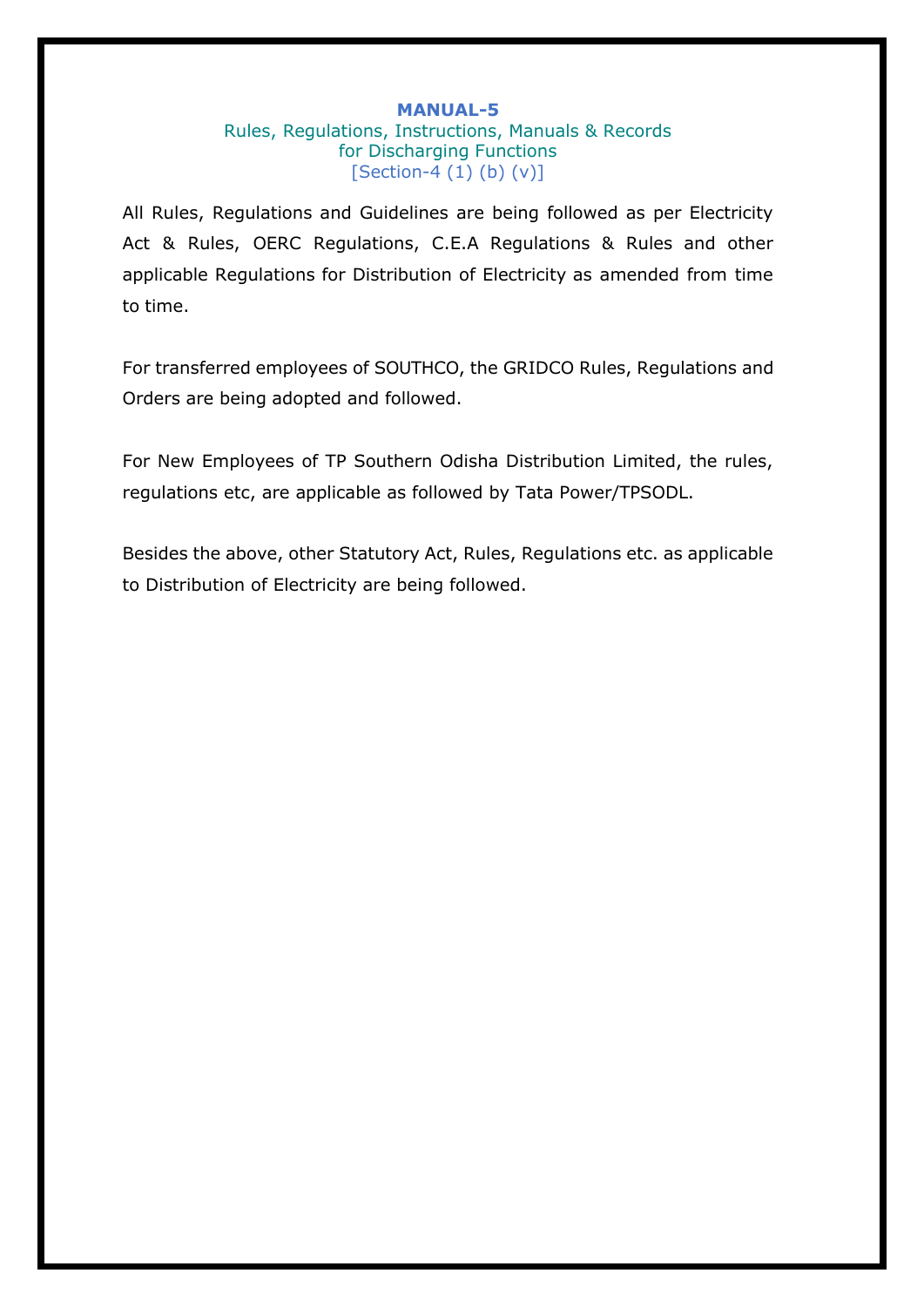#### **MANUAL-6 Categories of Documents Under Control**  $[Section-4 (1) (b) (vi)]$

TPSODL is adopting the service regulation of Gridco till such time the company frames its own service regulations for its employees. Some of these documents are as under:

- 1. Gridco Officers Service Regulation.
- 2. Gridco Officers Recruitment Policy
- 3. OSEB Ministerial Service (Methods of Recruitment, Seniority and Promotion in the head Office of the Board) Regulations 1983
- 4. The Ministerial Services (Methods of Recruitment Seniority and Promotion in the office of the Chief Engineer) Regulations 1982
- 5. OSEB employees leave Regulations1983
- 6. OSEB employees pension (Including old age and Family Pensions) Regulations 1992
- 7. Certified standing orders of the OSEB, Bhubaneswar (Orissa) under Industrial employment (Standing Orders) Act 1946 as adopted by Gridco.
- 8. Gridco Rehabilitation assistance Regulations 1997.

Apart from above, erstwhile Southco has framed the following Rules and Regulations for its employees which are applicable as of now :-

- 1. Southco Officers promotion Policy
- 2. Southco Funeral Expenses Rule
- 3. Southco Medical Attendance Rules
- 4. Enhancement of existing ceiling of 90 days Maternity leave period to 180 days and introduction of Paternity leave for a period of 15 days in line with GoO;
- 5. Sanction of Gift items to retired employees / workers of Southco;
- 6. Southco Executive and Non-Executive Transfer Policy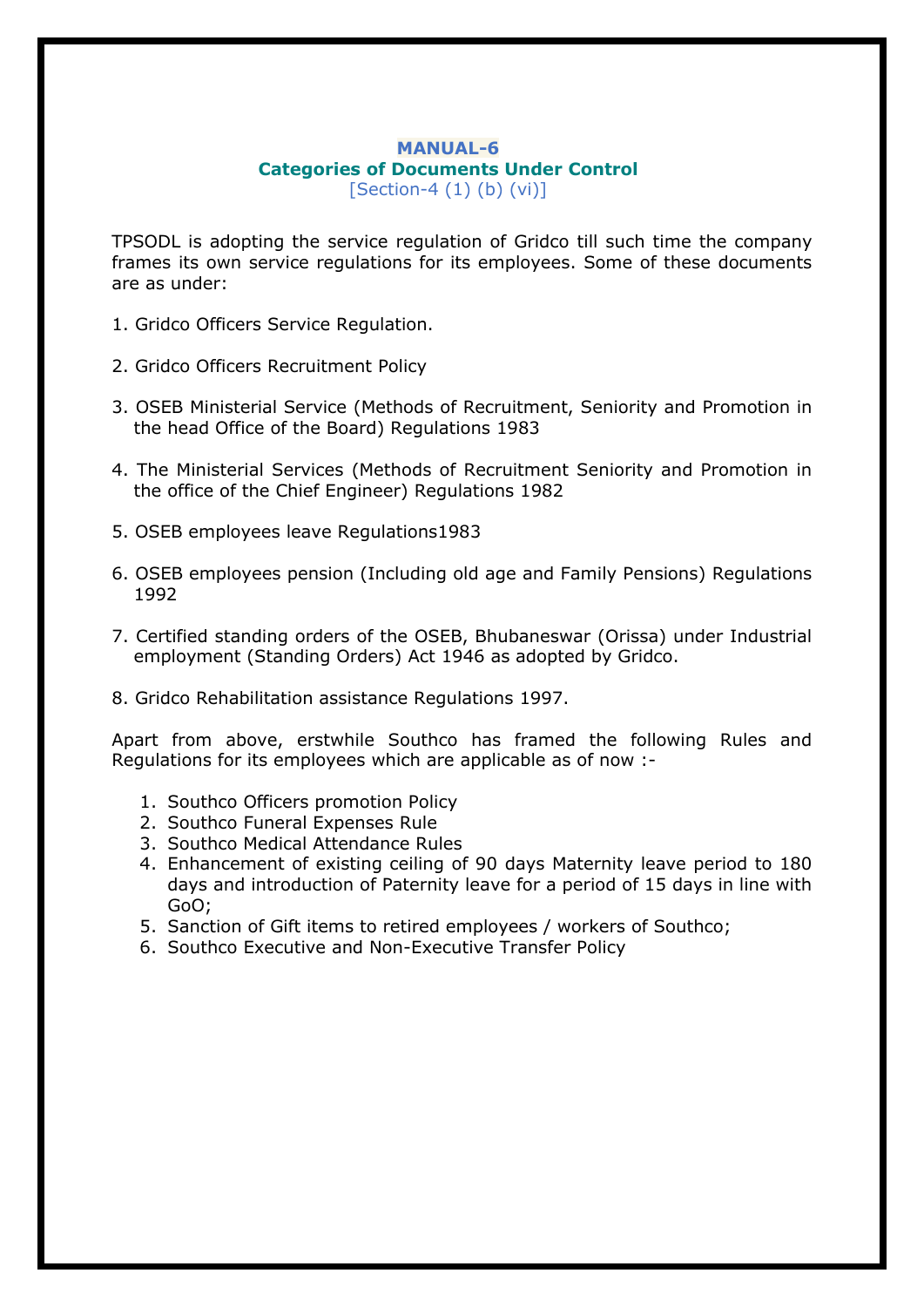## **MANUAL-7**  Particulars of Arrangement in formulation of Policy [Section-4 (1) (b) (vii)]

- The basic policies of the TPSODL are formulated by Board of Directors (here-in-after referred to as BoD) which is laid down in consonance with the instructions, guidances and policies received from the OERC and Government from time to time.
- The policies and decisions taken by the BoD,which are communicated to CEO who in turn communicates to all concerned departments /functional heads for information . For this purpose, office orders and circulars are issued.
- Different decisions pertaining to different departments of the Company are handled as per the set procedure and policy and in turn with the laid down delegation of powers accorded to CEO by BoD. The matters are processed and reached to the CEO after the decision by BoD and the same is implemented accordingly.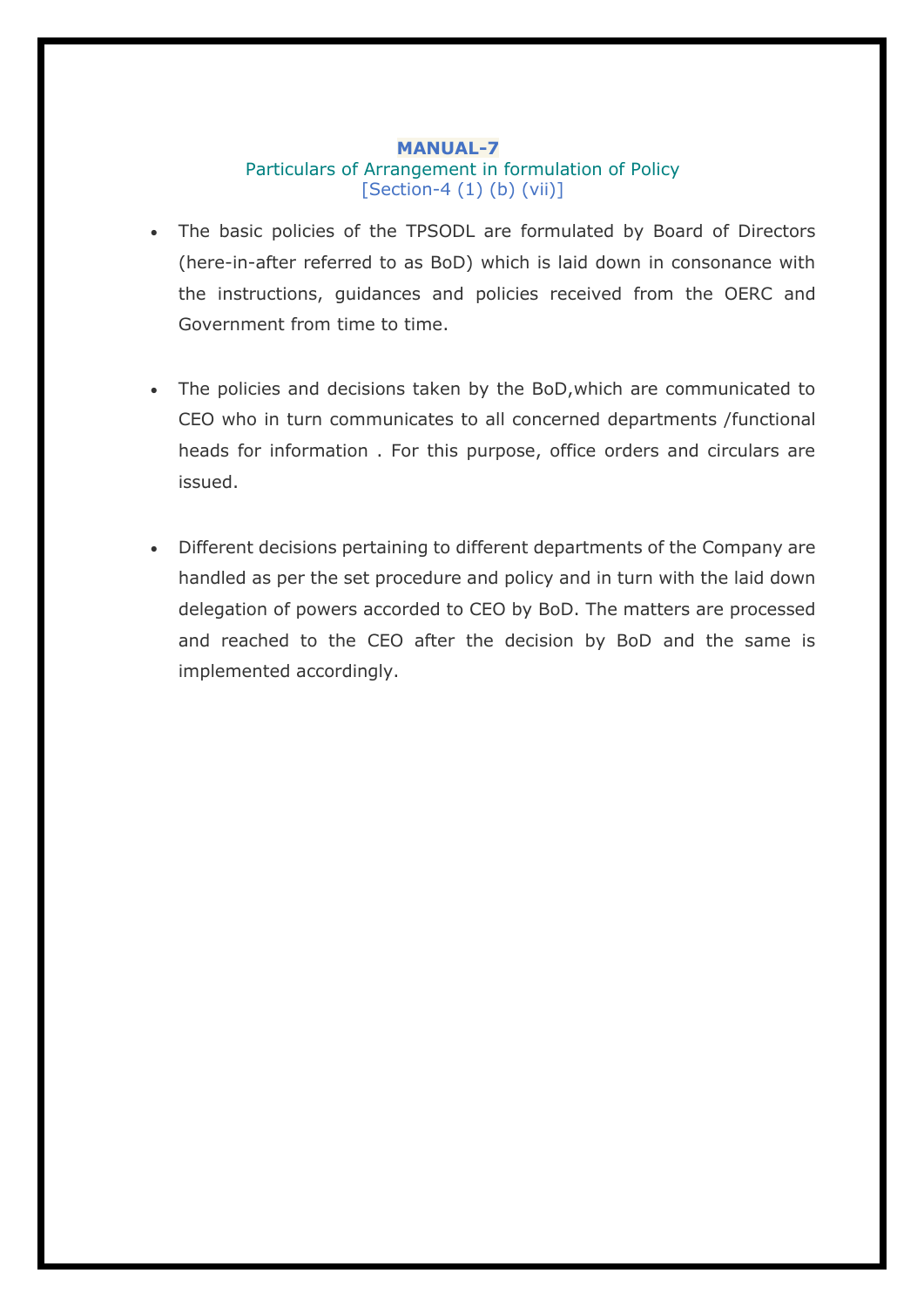# **MANUAL-8** Boards, Councils, Committees & Other Bodies Constituted [Section-4 (1) (b) (viii)]

## TP SOUTHERN ODISHA DISTRIBUTION LIMITED (TPSODL) CIN : U40109OR2020PLC035195

BOARD OF DIRECTORS AND COMMITTEE THEREOF OF TOSODL AS ON 29-01-22

| SI<br>No.        | Name of the Director          | <b>DIN</b> | Nature of<br>Director  | Date of<br>Appointment | Member in<br>other<br>Committees of<br><b>Board</b> |
|------------------|-------------------------------|------------|------------------------|------------------------|-----------------------------------------------------|
| 1.               | Suresh Chandra<br>Mahapatra   | 00229586   | Chairman-<br><b>NE</b> | 01/01/2021             |                                                     |
|                  |                               | 01710101   | <b>NE</b>              |                        |                                                     |
| 2.               | Nikunja Bihari Dhal           |            |                        | 01/01/2021             |                                                     |
| $\overline{3}$ . | Praveer Sinha                 | 01785164   | <b>NE</b>              | 01/01/2021             | <b>NRC</b>                                          |
| 4.               | <b>Trilochan Panda</b>        | 00836793   | <b>NE</b>              | 01/01/2021             | AC, NRC                                             |
| 5.               | Sanjay Kumar Banga            | 07785948   | <b>NE</b>              | 01/01/2021             | AC                                                  |
| 6.               | Arun Kumar Panda              | 00786320   | ID                     | 29/04/2021             | AC                                                  |
| 7.               | Aditi Raja                    | 00164313   | WD                     | 29/04/2021             | AC                                                  |
| 8.               | Ashok Kumar<br>Tripathy       | 00750952   | ID                     | 29/04/2021             | AC, CSR                                             |
| 9.               | Kailash Nath<br>Shrivastava   | 01584124   | ID                     | 29/04/2021             | AC, NRC, CSR                                        |
| 9<br>10.         | Nipun Aggarwal                | 08094159   | <b>NE</b>              | 23/02/2021             | <b>AC</b>                                           |
| 11.              | Arup Ghosh                    | 06711047   | <b>NE</b>              | 23/02/2021             | AC, CSR                                             |
| 12               | Kesava Menon<br>Chandrasekhar | 06466854   | <b>NE</b>              | 23/02/2021             |                                                     |
| 13.              | Umakanta Sahoo                | 08750414   | <b>NE</b>              | 07/06/2021             | AC, CSR                                             |

Abbreviation used: NE-Non-Executive, ID-Independent Director, WD-Women Director, AC-Audit Committee, **NRC**-**Nomination and Remuneration Committee** and **CSR**-**Corporate Social Responsibility Committee**.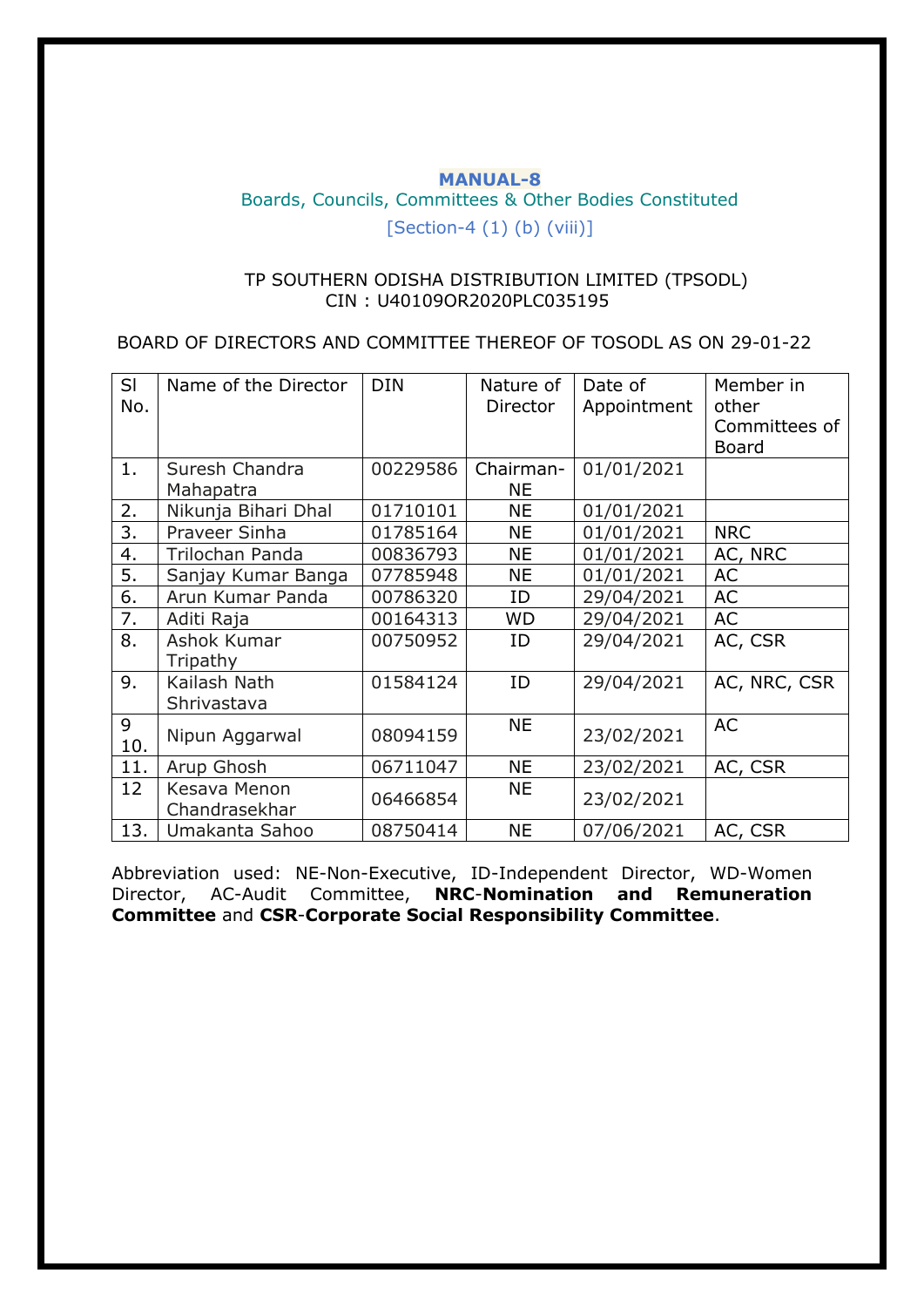# Directory of Officers and employees

 $[Section-4(1) (b) (ix)]$ 

| <b>OFFICE</b>           |                                            | <b>ADDRES</b>                                  |                        |                  |                          |
|-------------------------|--------------------------------------------|------------------------------------------------|------------------------|------------------|--------------------------|
| <b>NAME</b>             | <b>DESIGNATION</b>                         | S                                              | <b>NAME OF THE HOD</b> | <b>MOBILE NO</b> | e-mail ID                |
|                         | <b>Chief Executive</b>                     |                                                | Mr. Arvind             | 9223307618       | asingh@tpsouthernodisha. |
|                         | <b>Officer</b>                             |                                                | Singh                  |                  | com                      |
|                         |                                            |                                                | Mr. Milind             |                  | mpkulkarni@tpsouthernod  |
|                         | <b>Chief Operation</b>                     |                                                | Prabhakar              | 9223220833       | isha.com                 |
|                         | <b>Services</b>                            |                                                | Kulkarni               |                  |                          |
|                         | <b>Chief Finance</b>                       |                                                | Mr. Bijay Kumar        | 9619099925       | bijay.mohanty@tpsouther  |
|                         | <b>Officer</b>                             |                                                | Mohanty                |                  | nodisha.com              |
|                         | <b>Chief</b>                               |                                                | Mr. Bharat             |                  |                          |
|                         | (Commercial)                               |                                                | Kumar                  | 9971393930       | bharat.bhadawat@tpsouth  |
|                         |                                            |                                                | Bhadawat               |                  | ernodisha.com            |
|                         |                                            |                                                |                        | 9910016739       |                          |
|                         |                                            |                                                | Mr. Subrata Dey        |                  |                          |
|                         | <b>Chief (Store and</b>                    |                                                |                        | 9818603067       | subrata.dey@tpsoutherno  |
|                         | Procurement)                               | CORPORATE OFFICE, TPSODL, COURTPETA, BERHAMPUR |                        |                  | disha.com                |
|                         | Chief (IT)                                 |                                                | Mr. Nitin Vasant       |                  | nnikumbh@tpsouthernodis  |
|                         |                                            |                                                | Nikumbh                | 9029002136       | ha.com                   |
|                         | Head (HR, IR &                             |                                                | Mr. Daitari            | 9238305742       | daitariswain@tpsoutherno |
|                         | <b>ES&amp;A)</b>                           |                                                | Swain                  |                  | disha.com                |
|                         | Company                                    |                                                | Ms. Suchitra           |                  |                          |
|                         | Secretary                                  |                                                | Dash                   | 8118050499       | suchitra.dash@tpsouthern |
|                         |                                            |                                                |                        |                  | odisha.com               |
| <b>CORPORATE OFFICE</b> | <b>Sr. General</b>                         |                                                | Mr. Jogesh             | 9437582330       |                          |
|                         | Manager-                                   |                                                | Chandra Panda          |                  | Jogesh.Panda@tpsouthern  |
|                         | Projects                                   |                                                |                        |                  | odisha.com               |
|                         |                                            |                                                | Mr. Pradipta           | 9437959800       | Pradipta.Samantaray@tpso |
|                         | <b>Sr. General</b><br><b>Manager-Legal</b> |                                                | Kumar                  |                  | uthernodisha.com         |
|                         |                                            |                                                | Samantaray             |                  |                          |
|                         |                                            |                                                |                        |                  |                          |
|                         |                                            |                                                | Mr. Pramod             | 9437959888       | Pramod.Choudhury@tpsou   |
|                         | <b>General Manager</b>                     |                                                | Kumar                  |                  | thernodisha.com          |
|                         | (O&M)                                      |                                                | Chaudhury              |                  |                          |
|                         | <b>General Manager</b>                     |                                                | Mr. Sabyasachi         | 9437959944       | Sabyasachi.Padhi@tpsouth |
|                         | (18QA)                                     |                                                | Padhi                  |                  | ernodisha.com            |
|                         |                                            |                                                | Mr. Lenka              | 9437959700       | Lenka.Prasad@tpsouthern  |
|                         | <b>General Manager</b>                     |                                                | Prasad                 |                  | odisha.com               |
|                         | (Govt. Affairs)                            |                                                |                        |                  |                          |
|                         |                                            |                                                | Mr. Laxmidhar          | 9437959929       | Laxmidhar.Upadhyaya@tps  |
|                         | <b>General Manager</b>                     |                                                | Upadhyaya              |                  | outhernodisha.com        |
|                         | (Finance)                                  |                                                |                        |                  |                          |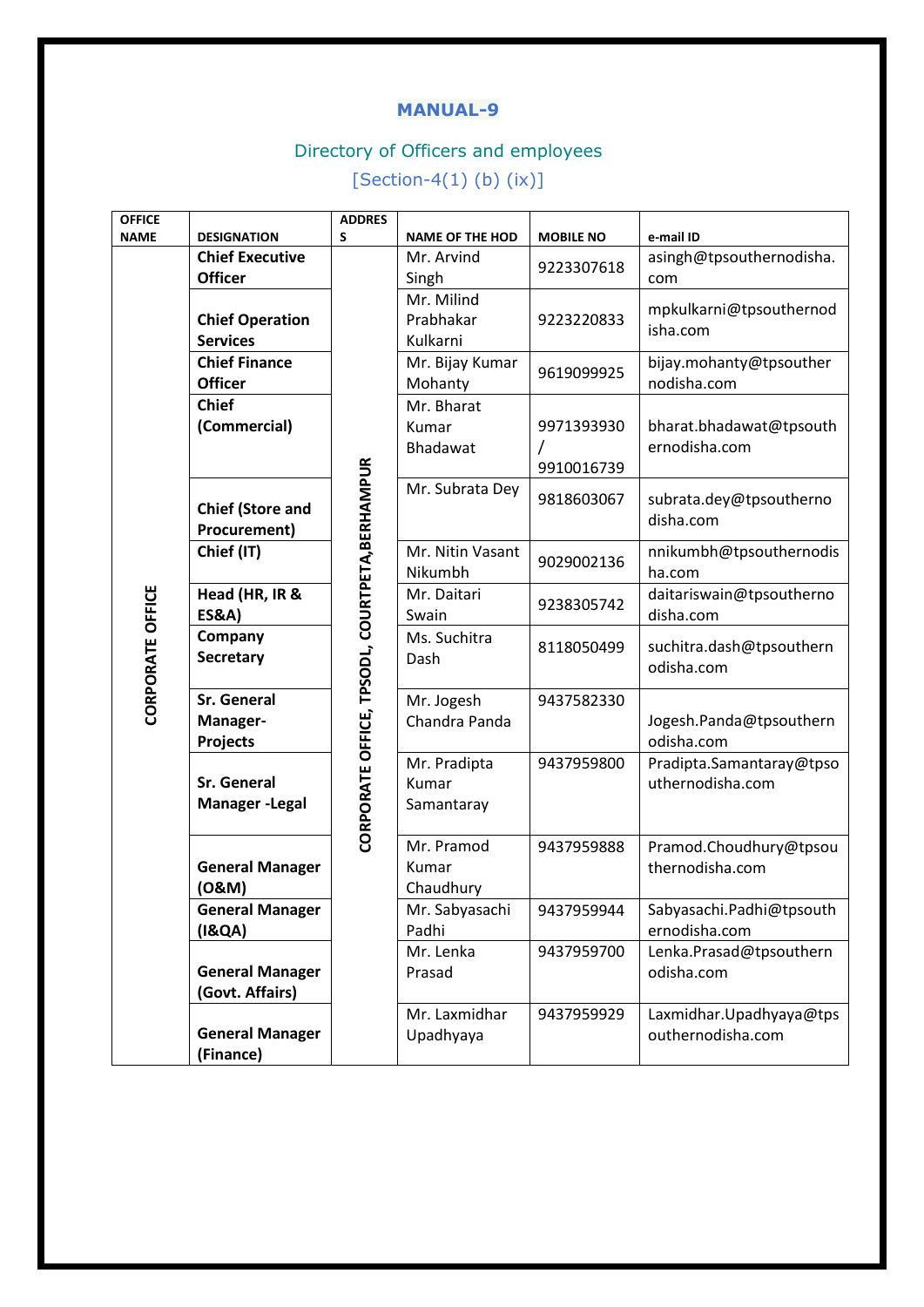| <b>CITY CIRCLE</b>                                                  |                                            |                                   |                                         |                          |                                                |  |
|---------------------------------------------------------------------|--------------------------------------------|-----------------------------------|-----------------------------------------|--------------------------|------------------------------------------------|--|
| <b>OFFICE</b>                                                       |                                            |                                   |                                         |                          |                                                |  |
| <b>NAME</b>                                                         | <b>DESIGNATION</b>                         | <b>ADDRESS</b>                    | <b>NAME OF THE HOD</b>                  | <b>MOBILE NO</b>         | e-mail ID                                      |  |
| City<br><b>Electrical</b><br>Circle,<br><b>BERHAMP</b><br><b>UR</b> | <b>SUPERINTENDING</b><br><b>ENGINEER</b>   | <b>BERHAMPUR</b>                  | Mr. Sanat Kumar Jena,<br>SE / AGM       | 8114395707               | Sanat.Jena@tps<br>outhernodisha.c<br>om        |  |
| BED-I,<br>Berhampur                                                 | <b>SUPERINTENDING</b><br><b>ENGINEER</b>   | COURTPETA, BE<br><b>RHAMPUR</b>   | Mr. Prabhat Ku Kar, SE<br>/AGM          | 9437959755               | Prabhat.Kar@tp<br>southernodisha.<br>com       |  |
| BED-II,<br>BERHAMPU<br>R                                            | <b>Executive Engineer</b>                  | CORPORATION<br>ROAD, BAM          | Mr. Ambikanath Patra,<br>EE             | 9437959802               | Ambikanath.Pat<br>ra@tpsouthern<br>odisha.com  |  |
| BED-III,<br><b>BERHAMPU</b><br>R                                    | <b>SUPERINTENDING</b><br><b>ENGINEER</b>   | <b>BIDYUTPURI</b><br>COLONY, BAM  | Mr. Debesh Ranjan<br>Panda, SE          | 9437480014               | Debesh.Panda@<br>tpsouthernodish<br>a.com      |  |
|                                                                     |                                            |                                   | <b>BERHAMPUR CIRCLE</b>                 |                          |                                                |  |
| <b>Electrical</b><br>Circle,<br><b>Berhampur</b>                    | <b>SUPERINTENDING</b><br><b>ENGINEER</b>   | <b>BIDYUTPURI</b><br>COLONY, BAM  | Mr. Chandan Das, SE /<br><b>AGM</b>     | 8114395710               | Chandan.Das@t<br>psouthernodish<br>a.com       |  |
| GNED,<br>CHATRAPU<br>R                                              | <b>Executive Engineer</b>                  | <b>CHATRAPUR</b>                  | Mr. Sudarshan Behera,<br>EE             | 9437959788               | Sudarsan.Beher<br>a@tpsoutherno<br>disha.com   |  |
| Pursotamp<br>ur Division                                            | <b>Executive Engineer</b>                  | PURUSOTTAMP<br>UR                 | Mr. Susanta Kumar<br>Sahu,EE            | 9437959619<br>9437570024 | Susanta.Sahu@t<br>psouthernodish<br>a.com      |  |
| Hinjili<br>Division                                                 | <b>SUPERINTENDING</b><br><b>ENGINEER</b>   | <b>HINJILICUT</b>                 | Mr. Narottama Patnaik,<br>SE / AGM      | 9437959810               | Narottama.Patn<br>aik@tpsouthern<br>odisha.com |  |
| <b>STORE</b><br><b>DIVISION</b>                                     | <b>EXECUTIVE</b><br><b>ENGINEER, Store</b> | <b>KHAJURIA NEAR</b><br>NH-5, BAM | Gyana Ranjan Behera                     | 9437480005               | gr.behera@tpso<br>uthernodisha.co<br>m         |  |
|                                                                     |                                            |                                   | <b>ASKA CIRCLE</b>                      |                          |                                                |  |
| <b>Electrical</b><br>Circle, Aska                                   | <b>SUPERINTENDING</b><br><b>ENGINEER</b>   | <b>COLLEGE</b><br>SQUARE, ASKA    | Mr. Sandeep Kumar Das,<br>SE / AGM      | 9437480027               | Sandeep.Das@t<br>psouthernodish<br>a.com       |  |
| GSED,<br><b>DIGAPAHA</b><br><b>NDI</b>                              | <b>Executive Engineer</b>                  | <b>DIGAPAHANDI</b>                | Mr. Rakesh Kumar Patra,<br>EE           | 9437581338               | rakeshkumar.pa<br>tra@tpsouthern<br>odisha.com |  |
| $AED - I$ ,<br><b>ASKA</b>                                          | <b>Executive Engineer</b>                  | <b>ASKA</b>                       | Mr. Tapan Kumar Suar,<br>EE             | 9437959813<br>8144054312 | Tapan.Suar@tps<br>outhernodisha.c<br>om        |  |
| AED-II,<br><b>ASKA</b>                                              | <b>Executive Engineer</b>                  | <b>KABISURJYA</b><br><b>NAGAR</b> | Mr. Kamala Kanta<br>Panda, EE           | 9437570493               | kamala.panda@<br>tpsouthernodish<br>a.com      |  |
|                                                                     |                                            |                                   | <b>BHANJANAGAR CIRCLE</b>               |                          |                                                |  |
| <b>Electrical</b><br>Circle,<br><b>Bhanjanag</b><br>ar              | <b>SUPERINTENDING</b><br><b>ENGINEER</b>   | BHANJANAGAR                       | Mr. Nrusingh Narayan<br>Panda, SE / AGM | 9437959752               | Nrusingh.Panda<br>@tpsouthernodi<br>sha.com    |  |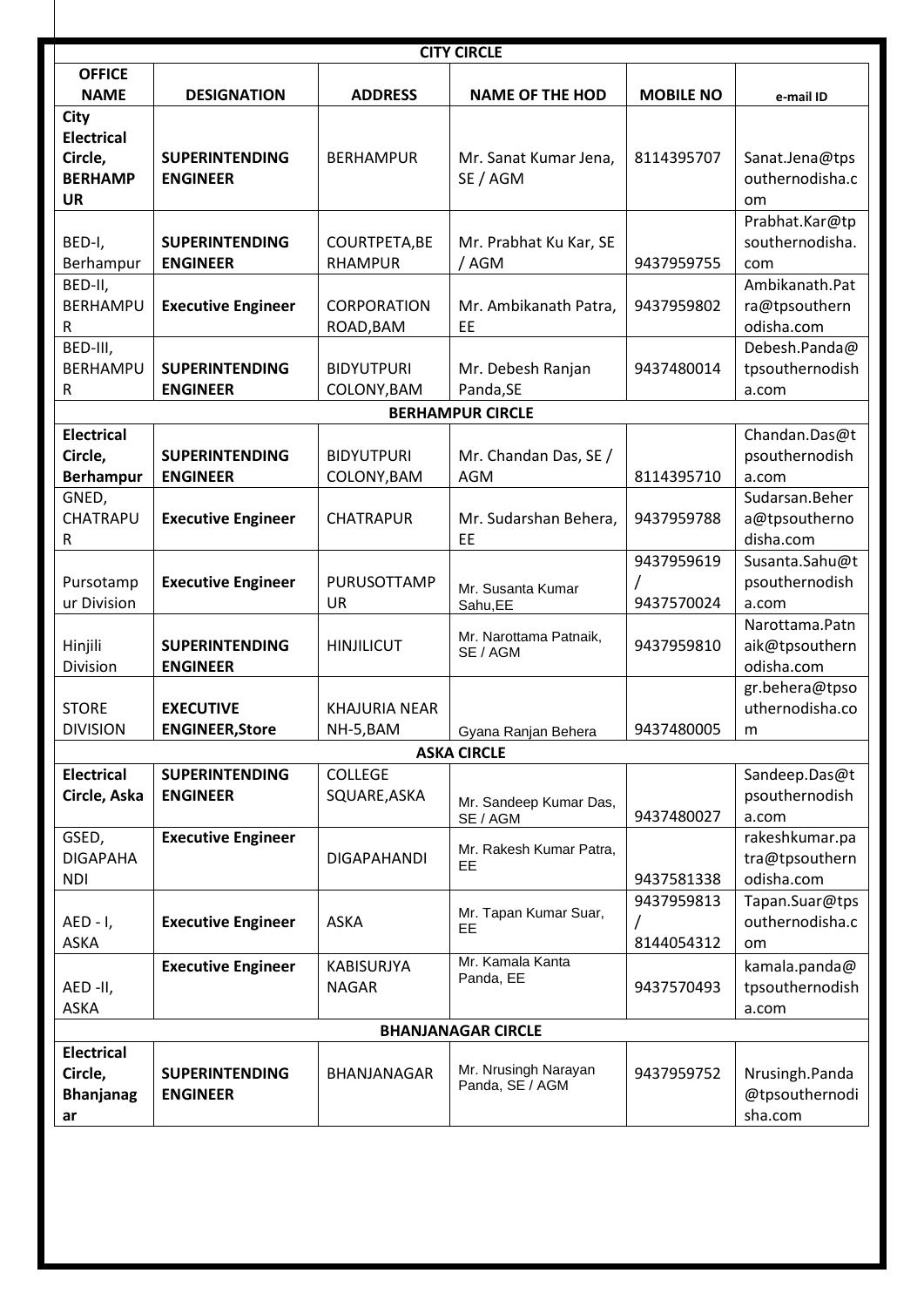| <b>BHANJANA</b>   |                           |                | Mr. Jagatjit Das            |            | Jd.Mohapatra@    |
|-------------------|---------------------------|----------------|-----------------------------|------------|------------------|
| <b>GAR</b>        | <b>Executive Engineer</b> | BHANJANAGAR    | Mohapatra, EE               | 9437959901 | tpsouthernodish  |
| <b>DIVISION</b>   |                           |                |                             |            | a.com            |
|                   |                           |                | Mr. Manoj Kumar             | 9437959915 | Manoj.Mohanty    |
| PHULBANI          | <b>Executive Engineer</b> | PHULBANI       | Mohanty, EE                 |            | @tpsouthernodi   |
| <b>DIVISION</b>   |                           |                |                             | 9861182975 | sha.com          |
|                   |                           |                | Mr. Ashok Kumar Rout,       |            | Ashok.Rout@tp    |
| <b>BOUDH</b>      | <b>Executive Engineer</b> | <b>BOUDH</b>   | EE                          | 9437959905 | southernodisha.  |
| <b>DIVISION</b>   |                           |                |                             |            | com              |
|                   |                           |                | <b>RAYAGADA CIRCLE</b>      |            |                  |
| <b>Electrical</b> |                           |                | Mr Priyadarsi Behera, SE    |            | Priyadarsi.Beher |
| Circle,           | <b>SUPERINTENDING</b>     | RAYAGADA       | /AGM                        | 9437959949 | a@tpsoutherno    |
| Rayagada          | <b>ENGINEER</b>           |                |                             |            | disha.com        |
| PARLAKHE          |                           |                | Mr Ganga Gouri Prasad       |            | Ganga.Patnaik@   |
| <b>MUNDI</b>      | <b>Executive Engineer</b> | PARALAKHEMU    | Pattnaik, EE                | 9437959975 | tpsouthernodish  |
| <b>DIVISION</b>   | <b>NDI</b>                |                |                             |            | a.com            |
|                   |                           |                |                             | 9437959959 | Narayan.Nayak    |
| RAYAGADA          | <b>Executive Engineer</b> | RAYAGADA       | Mr Narayan Nayak, EE        |            | @tpsouthernodi   |
| <b>DIVISION</b>   |                           |                |                             | 8917638948 | sha.com          |
|                   |                           | <b>GUNPUR</b>  | Mr Pradeep Kumar Rao,<br>EE | 9437959753 | Pradeep.Rao@t    |
| <b>GUNUPUR</b>    | <b>Executive Engineer</b> |                |                             |            | psouthernodish   |
| <b>DIVISION</b>   |                           |                |                             |            | a.com            |
|                   |                           |                | <b>JEYPORE CIRCLE</b>       |            |                  |
| <b>Electrical</b> |                           |                | Mr Manmatha Nath            |            | Manmath.Mishr    |
| Circle,           | <b>SUPERINTENDING</b>     | <b>JEYPORE</b> | Mishra, SE / AGM            | 9437959849 | a@tpsoutherno    |
| Jeypore           | <b>ENGINEER</b>           |                |                             |            | disha.com        |
|                   |                           |                |                             |            | Varun.Choudhur   |
| <b>JEYPORE</b>    | <b>Executive Engineer</b> | <b>JEYPORE</b> | Mr Varun Choudhury,         | 9437959868 | y@tpsoutherno    |
| <b>DIVISION</b>   |                           |                | EE                          |            | disha.com        |
| <b>NABARANG</b>   |                           |                | Mr Abhijit Padhi, SE /      |            | Abhijit.Padhi@t  |
| <b>APUR</b>       | <b>Executive Engineer</b> | NABARANGAPU    | <b>AGM</b>                  | 9437570024 | psouthernodish   |
| <b>DIVISION</b>   | R                         |                |                             |            | a.com            |
| MALKANAG          |                           |                | Mr. Pratap Keshari          |            | Pratap.Nayak@t   |
| <b>IRI</b>        | <b>SUPERINTENDING</b>     | MALKANGIRI     | Nayak, EE                   | 9437959846 | psouthernodish   |
| <b>DIVISION</b>   | <b>ENGINEER</b>           |                |                             |            | a.com            |
|                   |                           |                | Mr. Bhagaban Pradhan,       | 9337727797 | Bhagaban.Pradh   |
| <b>KORAPUT</b>    | <b>Executive Engineer</b> | <b>KORAPUT</b> | EE                          |            | an@tpsouthern    |
| <b>DIVISION</b>   |                           |                |                             | 9437570037 | odisha.com       |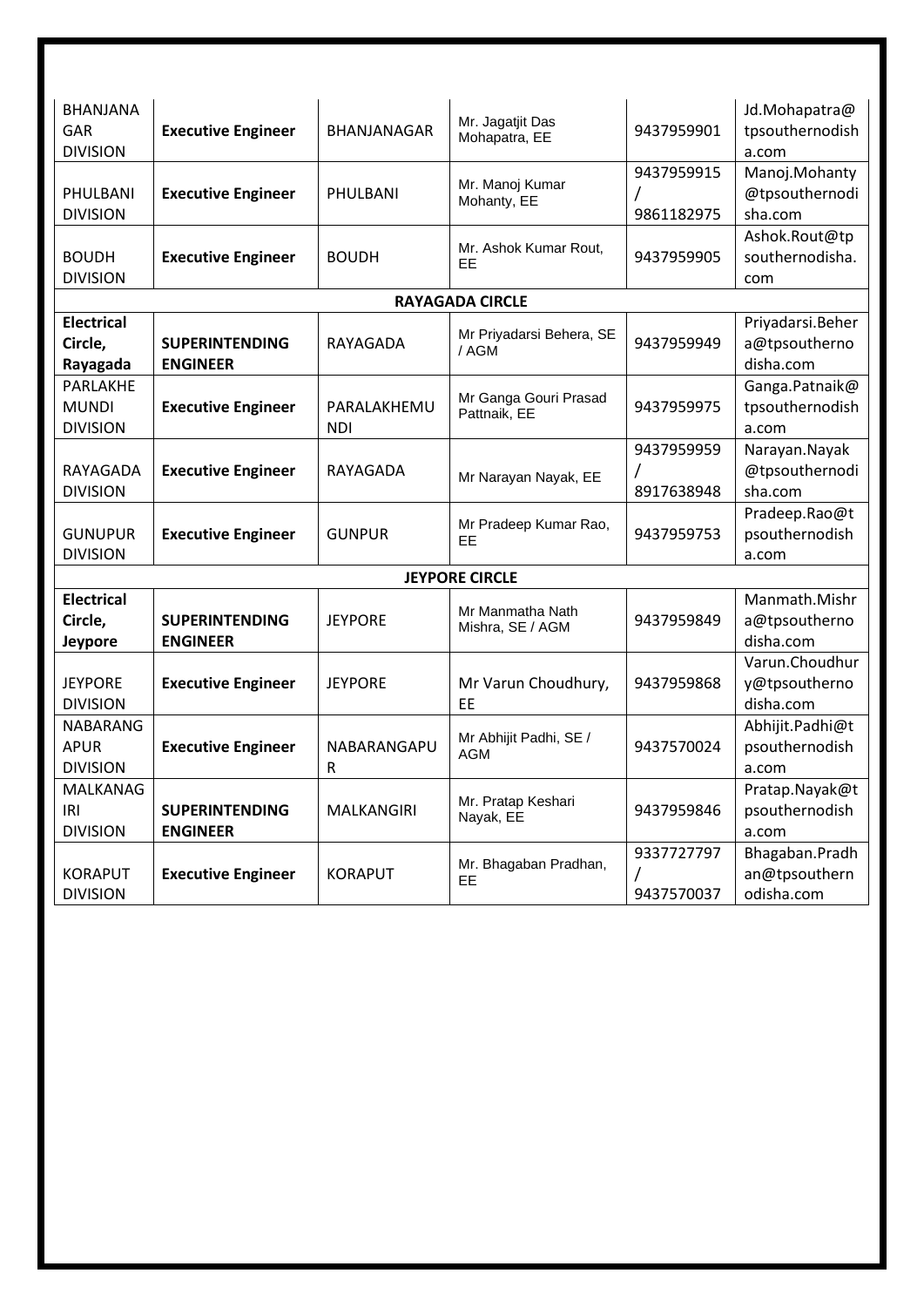# **MANUAL-10**  Monthly Remuneration & Compensation of Officers & Employees [Section-4(1) (b)  $(x)$ ]

| Pay matrix for Non-executives of Erstwhile Southco UTILITY Employees now TPSODL |            |                |                          |                |       |       |                |        |
|---------------------------------------------------------------------------------|------------|----------------|--------------------------|----------------|-------|-------|----------------|--------|
| <b>Scale of Pay</b><br>of (Old)                                                 | 4440-14680 |                | 5200-20200<br>9300-34800 |                |       |       |                |        |
| <b>Grade Pay</b>                                                                | 1780       | 1930           | 2130                     | 2430           | 2530  | 2830  | 3330           | 4200   |
| level                                                                           | 1          | $\overline{2}$ | 3                        | $\overline{4}$ | 5     | 6     | $\overline{7}$ | 8      |
| 1                                                                               | 17200      | 19900          | 22700                    | 25500          | 26400 | 29200 | 31400          | 35400  |
| $\overline{2}$                                                                  | 17700      | 20500          | 23400                    | 26300          | 27200 | 30100 | 32300          | 36500  |
| $\mathfrak{Z}$                                                                  | 18200      | 21100          | 24100                    | 27100          | 28000 | 31000 | 33300          | 37600  |
| $\overline{4}$                                                                  | 18700      | 21700          | 24800                    | 27900          | 28800 | 31900 | 34300          | 38700  |
| 5                                                                               | 19300      | 22400          | 25500                    | 28700          | 29700 | 32900 | 35300          | 39900  |
| 6                                                                               | 19900      | 23100          | 26300                    | 29600          | 30600 | 33900 | 36400          | 41100  |
| $\overline{7}$                                                                  | 20500      | 23800          | 27100                    | 30500          | 31500 | 34900 | 37500          | 42300  |
| $\,8\,$                                                                         | 21100      | 24500          | 27900                    | 31400          | 32400 | 35900 | 38600          | 43600  |
| 9                                                                               | 21700      | 25200          | 28700                    | 32300          | 33400 | 37000 | 39800          | 44900  |
| 10                                                                              | 22400      | 26000          | 29600                    | 33300          | 34400 | 38100 | 41000          | 46200  |
| 11                                                                              | 23100      | 26800          | 30500                    | 34300          | 35400 | 39200 | 42200          | 47600  |
| 12                                                                              | 23800      | 27600          | 31400                    | 35300          | 36500 | 40400 | 43500          | 49000  |
| 13                                                                              | 24500      | 28400          | 32300                    | 36400          | 37600 | 41600 | 44800          | 50500  |
| 14                                                                              | 25200      | 29300          | 33300                    | 37500          | 38700 | 42800 | 46100          | 52000  |
| 15                                                                              | 26000      | 30200          | 34300                    | 38600          | 39900 | 44100 | 47500          | 53600  |
| 16                                                                              | 26800      | 31100          | 35300                    | 39800          | 41100 | 45400 | 48900          | 55200  |
| 17                                                                              | 27600      | 32000          | 36400                    | 41000          | 42300 | 46800 | 50400          | 56900  |
| 18                                                                              | 28400      | 33000          | 37500                    | 42200          | 43600 | 48200 | 51900          | 58600  |
| 19                                                                              | 29300      | 34000          | 38600                    | 43500          | 44900 | 49600 | 53500          | 60400  |
| 20                                                                              | 30200      | 35000          | 39800                    | 44800          | 46200 | 51100 | 55100          | 62200  |
| 21                                                                              | 31100      | 36100          | 41000                    | 46100          | 47600 | 52600 | 56800          | 64100  |
| 22                                                                              | 32000      | 37200          | 42200                    | 47500          | 49000 | 54200 | 58500          | 66000  |
| 23                                                                              | 33000      | 38300          | 43500                    | 48900          | 50500 | 55800 | 60300          | 68000  |
| 24                                                                              | 34000      | 39400          | 44800                    | 50400          | 52000 | 57500 | 62100          | 70000  |
| 25                                                                              | 35000      | 40600          | 46100                    | 51900          | 53600 | 59200 | 64000          | 72100  |
| 26                                                                              | 36100      | 41800          | 47500                    | 53500          | 55200 | 61000 | 65900          | 74300  |
| 27                                                                              | 37200      | 43100          | 48900                    | 55100          | 56900 | 62800 | 67900          | 76500  |
| 28                                                                              | 38300      | 44400          | 50400                    | 56800          | 58600 | 64700 | 69900          | 78800  |
| 29                                                                              | 39400      | 45700          | 51900                    | 58500          | 60400 | 66600 | 72000          | 81200  |
| 30                                                                              | 40600      | 47100          | 53500                    | 60300          | 62200 | 68600 | 74200          | 83600  |
| 31                                                                              | 41800      | 48500          | 55100                    | 62100          | 64100 | 70700 | 76400          | 86100  |
| 32                                                                              | 43100      | 50000          | 56800                    | 64000          | 66000 | 72800 | 78700          | 88700  |
| 33                                                                              | 44400      | 51500          | 58500                    | 65900          | 68000 | 75000 | 81100          | 91400  |
| 34                                                                              | 45700      | 53000          | 60300                    | 67900          | 70000 | 77300 | 83500          | 94100  |
| 35                                                                              | 47100      | 54600          | 62100                    | 69900          | 72100 | 79600 | 86000          | 96900  |
| 36                                                                              | 48500      | 56200          | 64000                    | 72000          | 74300 | 82000 | 88600          | 99800  |
| 37                                                                              | 50000      | 57900          | 65900                    | 74200          | 76500 | 84500 | 91300          | 102800 |
| 38                                                                              | 51500      | 59600          | 67900                    | 76400          | 78800 | 87000 | 94000          | 105900 |
| 39                                                                              | 53000      | 61400          | 69900                    | 78700          | 81200 | 89600 | 96800          | 109100 |
| $40\,$                                                                          | 54600      | 63200          | 72000                    | 81100          | 83600 | 92300 | 99700          | 112400 |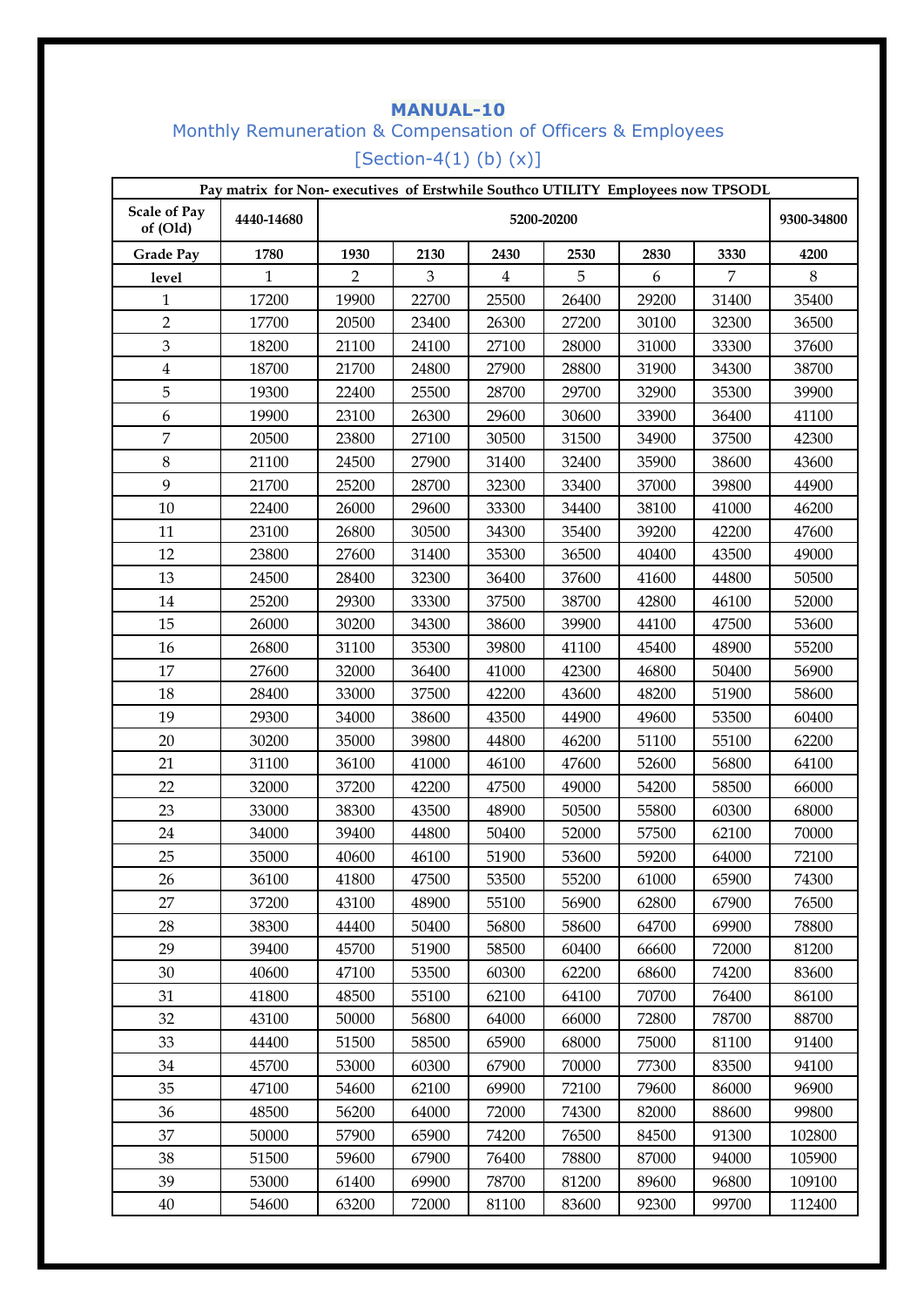| Pay Band<br>(Old)     | 9300-<br>34800   |                  | 15600-39100 |             | 37400-67000 |             |             |
|-----------------------|------------------|------------------|-------------|-------------|-------------|-------------|-------------|
| Grade Pay             | 4600             | 5400             | 6600        | 7600        | 8700        | 8800        | 9000        |
| <b>Existing Grade</b> | $E-2$            | E-3 & E-4        | E-5 & E-6   | $E-7$       | $E-8$       | $E-9$       | $E-10$      |
| Level (New)           | $EE-1$           | $EE-2$           | EE-3        | <b>EE-4</b> | <b>EE-5</b> | <b>EE-6</b> | <b>EE-7</b> |
| 1                     | 44900            | 56100            | 67700       | 78800       | 123100      | 127100      | 135100      |
| $\mathbf 2$           | 46200            | 57800            | 69700       | 81200       | 126800      | 130900      | 139200      |
| 3                     | 47600            | 59500            | 71800       | 83600       | 130600      | 134800      | 143400      |
| 4                     | 49000            | 61300            | 74000       | 86100       | 134500      | 138800      | 147700      |
| 5                     | 50500            | 63100            | 76200       | 88700       | 138500      | 143000      | 152100      |
| 6                     | 52000            | 65000            | 78500       | 91400       | 142700      | 147300      | 156700      |
| $\overline{7}$        | 53600            | 67000            | 80900       | 94100       | 147000      | 151700      | 161400      |
| 8                     | 55200            | 69000            | 83300       | 96900       | 151400      | 156300      | 166200      |
| 9                     | 56900            | 71100            | 85800       | 99800       | 155900      | 161000      | 171200      |
| 10                    | 58600            | 73200            | 88400       | 102800      | 160600      | 165800      | 176300      |
| 11                    | 60400            | 75400            | 91100       | 105900      | 165400      | 170800      | 181600      |
| 12                    | 62200            | 77700            | 93800       | 109100      | 170400      | 175900      | 187000      |
| 13                    | 64100            | 80000            | 96600       | 112400      | 175500      | 181200      | 192600      |
| 14                    | 66000            | 82400            | 99500       | 115800      | 180800      | 186600      | 198400      |
| 15                    | 68000            | 84900            | 102500      | 119300      | 186200      | 192200      | 204400      |
| 16                    | 70000            | 87400            | 105600      | 122900      | 191800      | 198000      | 210500      |
| 17                    | 72100            | 90000            | 108800      | 126600      | 197600      | 203900      | 216800      |
| 18                    | 74300            | 92700            | 112100      | 130400      | 203500      | 210000      |             |
| 19                    | 76500            | 95500            | 115500      | 134300      | 209600      | 216300      |             |
| 20                    | 78800            | 98400            | 119000      | 138300      | 215900      |             |             |
| 21                    | 81200            | 101400           | 122600      | 142400      |             |             |             |
| 22                    | 83600            | 104400           | 126300      | 146700      |             |             |             |
| 23                    | 86100            | 107500           | 130100      | 151100      |             |             |             |
| 24                    | 88700            | 110700           | 134000      | 155600      |             |             |             |
| 25                    | 91400            | 114000           | 138000      | 160300      |             |             |             |
| 26                    | 94100            | 117400           | 142100      | 165100      |             |             |             |
| 27                    | 96900            | 120900           | 146400      | 170100      |             |             |             |
| 28                    | 99800            | 124500           | 150800      | 175200      |             |             |             |
| 29                    | 102800           | 128200           | 155300      | 180500      |             |             |             |
| 30                    | 105900           | 132000           | 160000      | 185900      |             |             |             |
| 31                    | 109100           | 136000           | 164800      | 191500      |             |             |             |
| 32                    | 112400           | 140100           | 169700      | 197200      |             |             |             |
| 33                    | 115800           | 144300           | 174800      | 203100      |             |             |             |
| 34                    | 119300           | 148600           | 180000      | 209200      |             |             |             |
| 35                    | 122900           | 153100           | 185400      |             |             |             |             |
| 36                    |                  | 157700           |             |             |             |             |             |
|                       | 126600           |                  | 191000      |             |             |             |             |
| 37                    | 130400           | 162400           | 196700      |             |             |             |             |
| 38                    | 134300           | 167300           | 202600      |             |             |             |             |
| 39<br>40              | 138300<br>142400 | 172300<br>177500 | 208700      |             |             |             |             |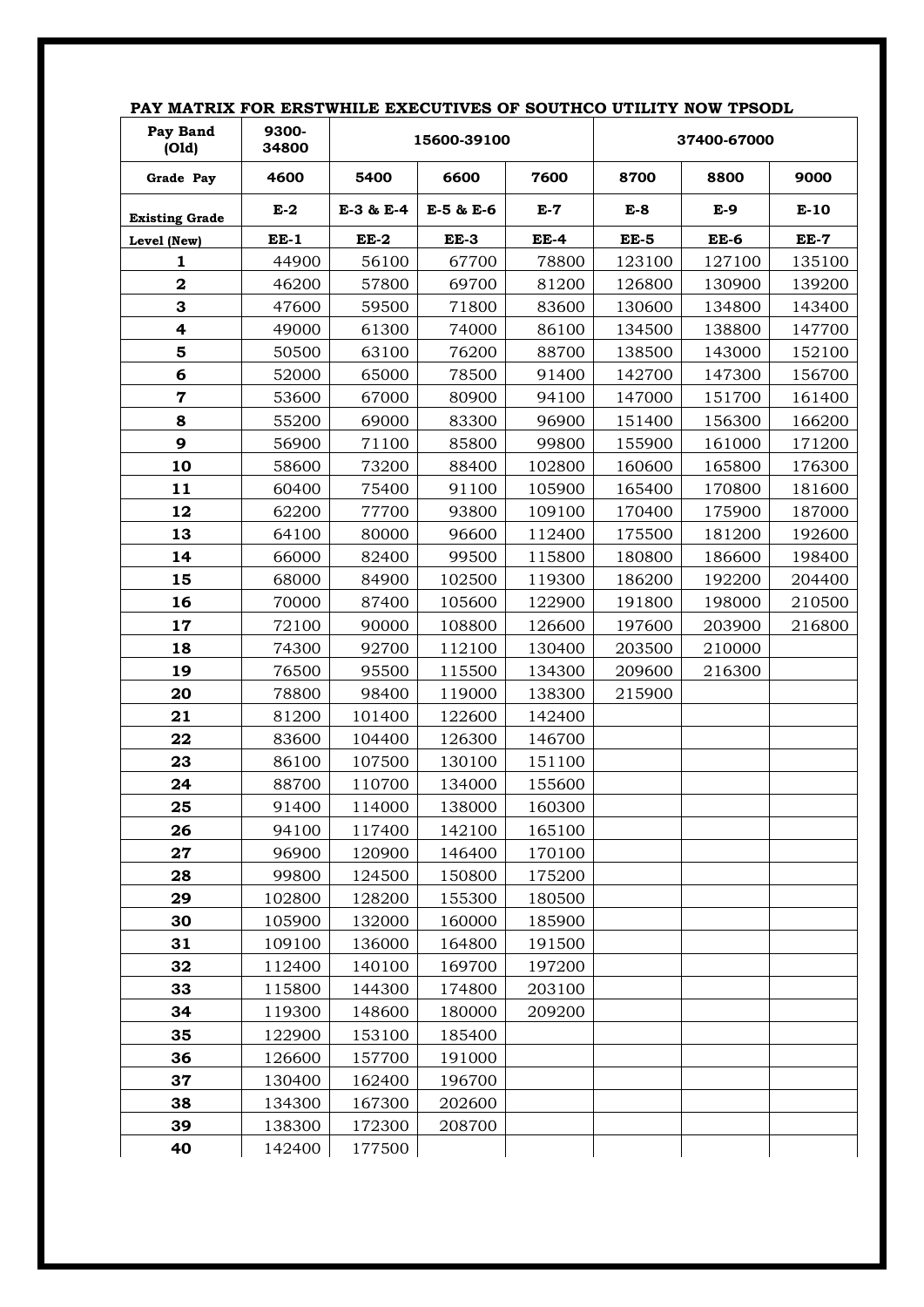# Budget Allocated to each Agency

 $[Section-4 (1) (b) (xi)]$ 

The Annual Revenue Requirement is placed before Hon'ble OERC and on receipt of approval of Revenue Requirement, the same is followed strictly. **Revenue Requirement Approved by Hon'ble OERC for the FY 2021-2022 as under:**

# **REVENUE REQUIREMENT OF TPSODL FOR THE FY 2021-22**

| <b>TPSODL</b>                                                              |                     |                     |                     |  |  |  |  |
|----------------------------------------------------------------------------|---------------------|---------------------|---------------------|--|--|--|--|
| <b>Expenditure</b>                                                         | Approved<br>2020-21 | Proposed<br>2021-22 | Approved<br>2021-22 |  |  |  |  |
| Cost of Power Purchase                                                     | 776.39              | 793.91              | 848.70              |  |  |  |  |
| <b>Transmission Cost</b>                                                   | 101.25              | 100.75              | 114.80              |  |  |  |  |
| <b>SLDC Cost</b>                                                           | 0.62                | 0.63                | 0.72                |  |  |  |  |
| <b>Total Power Purchase,</b><br><b>Transmission &amp; SLDC Cost</b><br>(A) | 878.26              | 895.29              | 964.22              |  |  |  |  |
| <b>Employee Costs</b>                                                      | 370.88              | 416.27              | 404.76              |  |  |  |  |
| Repair & Maintenance exp.                                                  | 45.96               | 86.81               | 55.36               |  |  |  |  |
| Administrative & General<br>Expenses                                       | 35.49               | 58.23               | 45.13               |  |  |  |  |
| Provision for Bad & Doubtful<br><b>Debts</b>                               | 11.01               | 29.40               | 12.21               |  |  |  |  |
| Depreciation                                                               | 29.03               | 55.90               | 21.47               |  |  |  |  |
| Interest on loan including<br>Interest on S.D                              | 25.48               | 52.38               | 11.60               |  |  |  |  |
| <b>Total Operation &amp; Maintenance</b><br>& other Cost                   | 517.85              | 698.99              | 550.54              |  |  |  |  |
| Return on Equity                                                           | 6.03                | 6.03                | 32.00               |  |  |  |  |
| <b>Total Distribution Cost</b>                                             | 523.88              | 705.02              | 582.54              |  |  |  |  |
| Less: Miscellaneous Receipt                                                | 39.77               | 18.09               | 25.56               |  |  |  |  |
| <b>Net Distribution Cost (B)</b>                                           | 484.11              | 686.93              | 556.98              |  |  |  |  |
| <b>Special Appropriation</b>                                               |                     |                     |                     |  |  |  |  |
| Contingency reserve                                                        |                     | 6.53                |                     |  |  |  |  |
| <b>Total Special Appropriation</b><br>(C)                                  |                     | 6.53                |                     |  |  |  |  |
| <b>Total Revenue Requirement</b><br>$(A+B+C)$                              | 1362.37             | 1588.75             | 1521.20             |  |  |  |  |
| <b>Expected Revenue (Full year)</b>                                        | 1372.94             | 1470.21             | 1522.73             |  |  |  |  |
| GAP at existing (+/-)                                                      | 10.57               | 118.54              | 1.53                |  |  |  |  |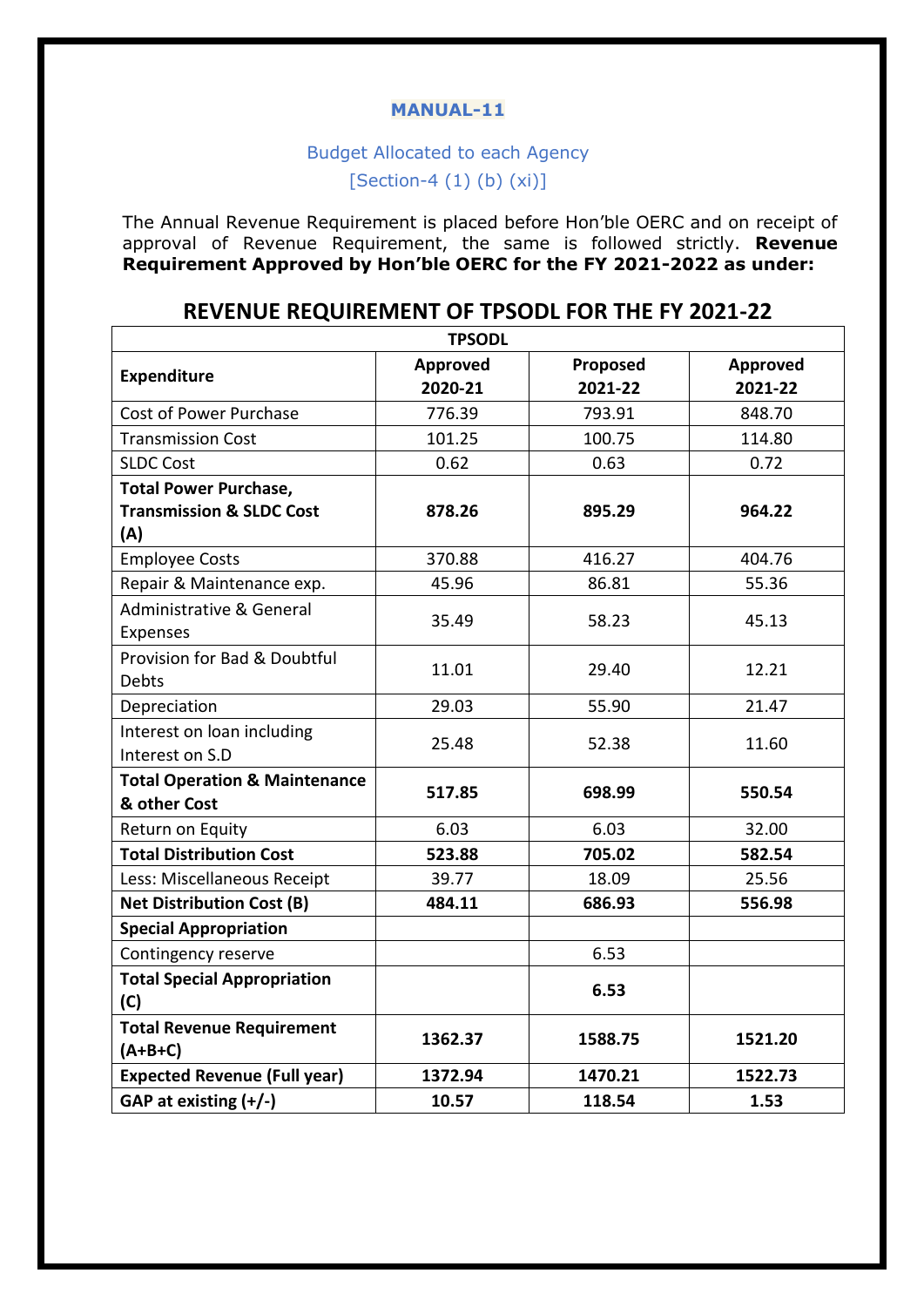# Manner of Execution of Subsidy Programmes  $[Section-4 (1) (b) (xii)]$

There is no such direct subsidy being provided by State Govt to the utility. OERC while determining Retail Supply Tariff for each year used to fix the tariff of consumers like Kutirjyoti (BPL etc), Domestic, Irrigation, street Light etc in such a manner that they are being cross subsidized by other category of consumers like General purpose, Large Industry, Mini steel Plant, Power Intensive Industries, Railway Traction etc. However, State Govt. directly as well as in collaboration with Central Govt has implemented following capital investment scheme for Strengthening Transmission & Distribution system which is beneficial to the electrical consumers of the entire state.

The details about Project already implemented/under implementation are as under:

#### **1. CAPEX** (Capital Expenditure)

Objectives of CAPEX Project has been to improve at Distribution System, Improvement in Reliability of Power Supply and Reduction of Loss.

#### **2. DESI (Development Program for Energy System Improvement)**

Objectives of DESI Project is to cater the load growth of newly charged RGGVY Consumers and for improvement of Distribution System in RGGVY areas by upgrading the wire as well as transformers and putting additional lines and transformers.

#### **3. RLTAP (**Revised Long Term Action Plan**)**

RLTAP Project was a Special Plan for KBK Districts for Installing 33/11 KV S/s. for Power Supply to most difficult areas where- No other 33/11 KV S/s is existed, Low Load Demand, Hilly Areas and Tribal Pockets is existed. Scope under the project is for up gradation of Exiting 33/11 KV Transformers, up gradation of conductor of Feeders for better quality Power Supply to Rural & Tribal Pockets, Power Supply will be transmitted through EHT towers (220 or 132 KV) on 33 or 11 KV for areas cut off due to Large Reservoirs.

#### **4. DHH (**District Head Quarter Hospital)

Objectives of DHH Project is to improve the Distribution System for Reliable and Quality Power Supply to District Head Quarters Hospitals. Project includes Construction of 33 or 11 KV dedicated Line from 33 / 11 KV S/s. to DHH and Installation of new 33/0.4 KV or 11kv S/s.

#### **5. RGGVY (**Rajeev Gandhi Gramin VidyutikaranYojana**)**

Objectives of RGGVY Project is to provide access to Electricity to all rural households(Population > 100) and all BPL households in all rural habitations in the villages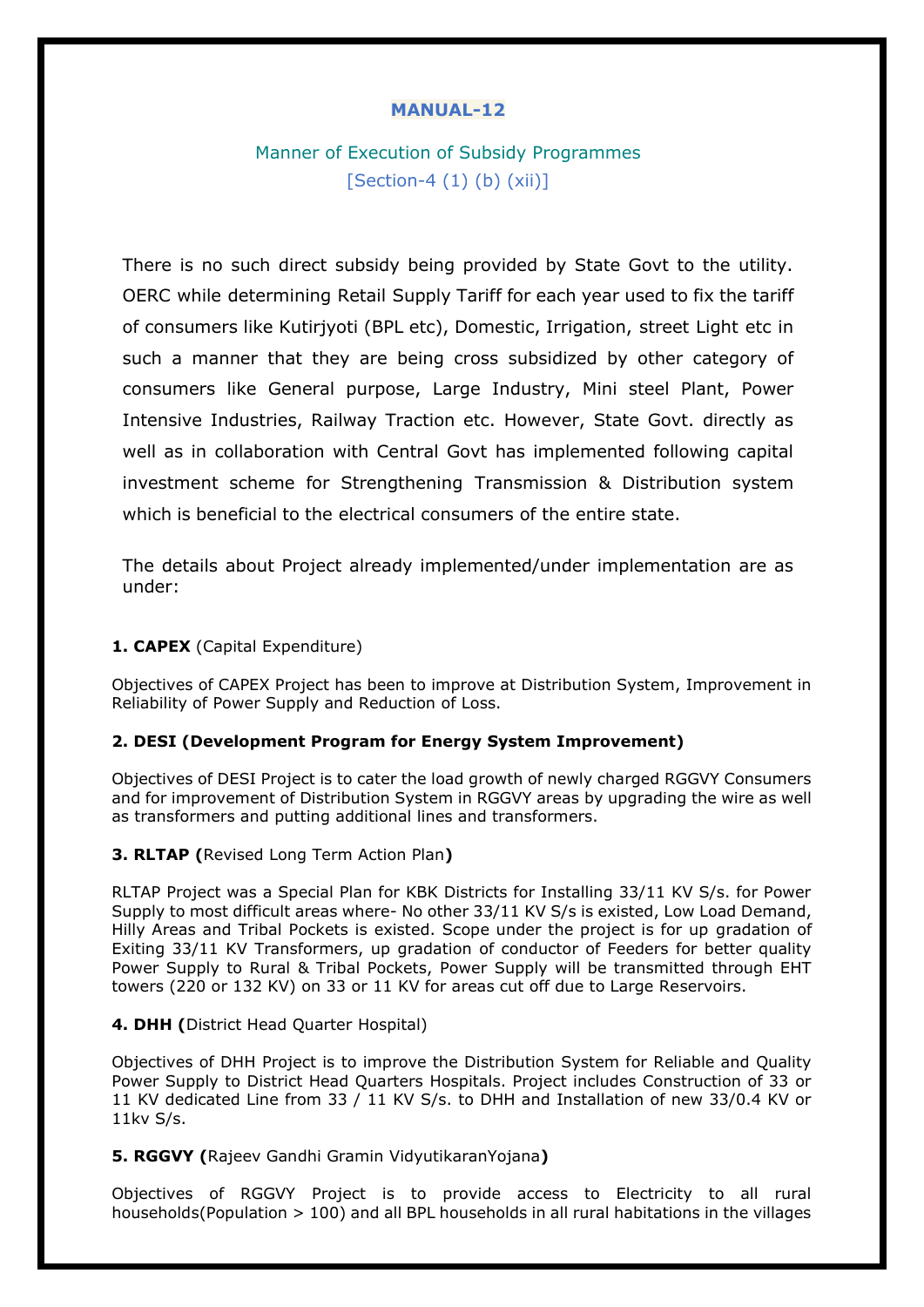should be covered for electrification under the project as per the KutirJyoti norms. Apart from the universal obligation to provide Electricity to all consumers on demand, the project shall provide for electric connection to un-electrified public places like schools, panchayat office, community/ govt. health centres / dispensaries etc. The project has provision of 33/11 KV sub-stations of adequate capacity and lines in blocks where these do not exist. The project shall have provisions for setting-up of at least one Distribution transformer (DT) in the village where these do not exist. As per the agreement, Discom to ensure the management of rural Distribution through franchisee who could be Non- Governmental Organisations (NGOs), Users Association, Cooperatives or individual entrepreneurs, the Panchayat institutions would be associated

## **6. BGJY (**Biju Grama Jyoti Yojana**)**

Objectives of BGJY Project is for Electrification of Villages / habitations which were not covered under the RGGVY. All habitations having population of less than 100 included for implementation under BGJY Scheme.

#### **7. BSVY (**Biju Saharanchala Vidyutikaran Yojana**)**

Objectives of BSVY project is to provide Electricity on the pattern of Kutir Jyoti within a cost of **₹** 3000/- only per household to BPL families. This is state plan scheme and the collector is the Nodal Officer for the project.

#### **8. Strengthening of Lines of Elephant Corridor**

Objective is to strengthen the infrastructure of DISCOM to avoid electrocution of Elephants and to focus on Elephant corridor areas.

#### **9. ODISHA DISTRIBUTION SYSTEM STRENGTHENING PROJECT (ODSSP)**

• The Odisha Distribution System Strengthening Project (ODSSP) previously known as Infrastructure Development and Capacity Building on Electrification Work & Preparation of Road Map was introduced for strengthening of Distribution system, reduction of T&D loss & AT & C loss and to give quality power supply to the consumers by construction of 33/11 kv sub stations and control of 33 kv/11 kv line.

• Due to poor financial condition of the Discoms, it was decided by Govt of Odisha to fund this project.

• In this project additional 33/11KV Primary Sub-station are to be installed under 08 nos of District under TPSODL ( erstwhile SOUTHCO Utility ) area.

#### **10. DEENDAYAL UPADHYAYA GRAM JYOTI YOJANA SCHEME (DDUGJY)**

A. Govt. of India has launched Deendayal Upadhyaya Gram JyotiYojana (DDUGJY) for the rural areas. The project cost is Rs.440.74 Crore and duration of work complete on 2019. The existing programme of cover the RGGVY-12th project as approved by CCEA( Cabinet Committee on Economic Affairs) dated 01.08.2013 for completion of the targets laid down under RGGVY for 12th and 13th Plans by subsuming RGGVY in DDUGJY and carrying forward the approved outlay for RGGVY to DDUGJY; . Apart from that all left over UE/PE village/habitation electrification work shall be proposed under this scheme. In other words the RGGVY-12th plan project work is submerged under the broad scope of DDUGJY. The following components:

(i) Separation of agriculture and non-agriculture feeders facilitating judicious restoring of supply to agricultural & non- agricultural consumers in the rural areas;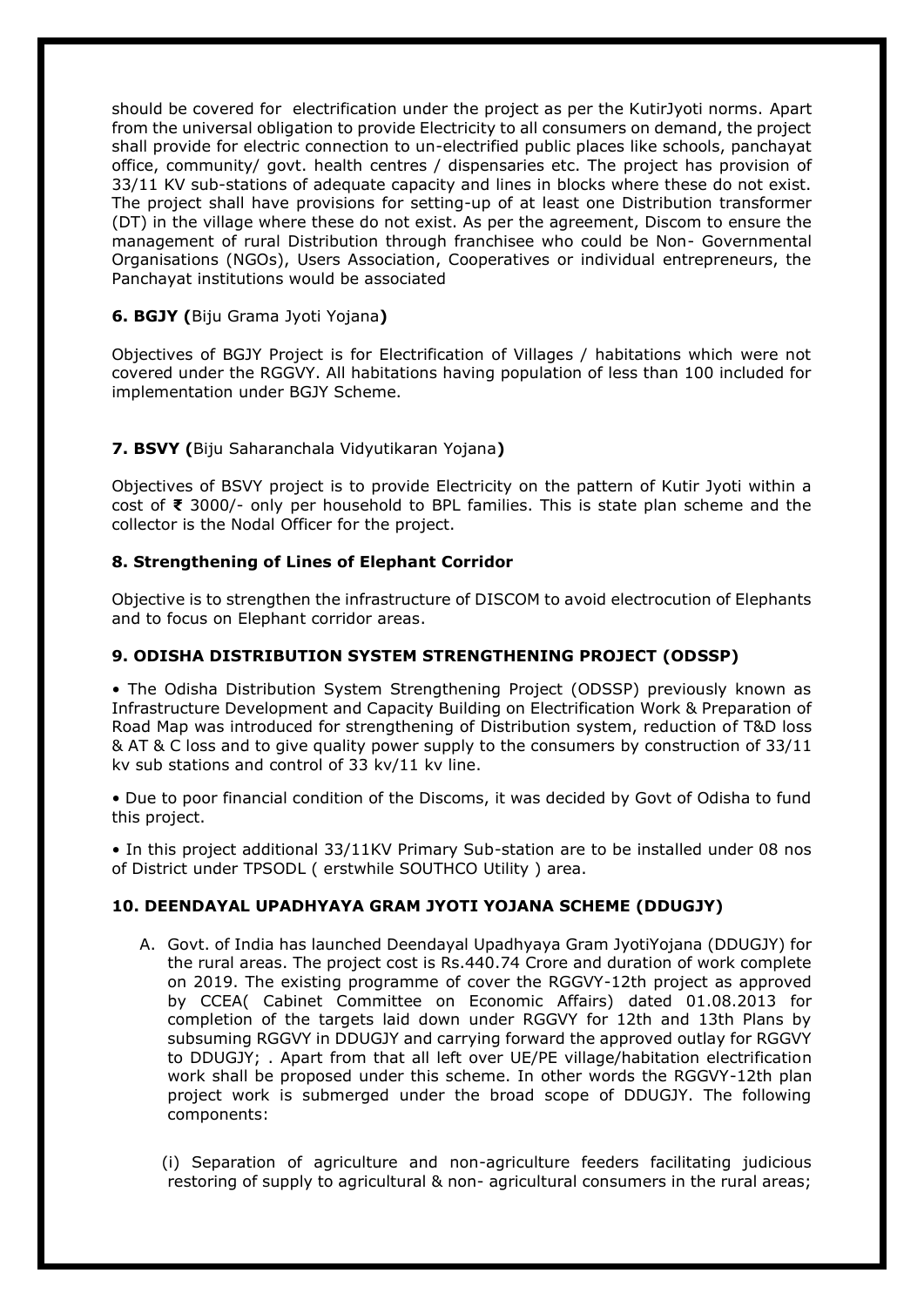(ii) Strengthening and augmentation of sub-transmission & distribution (ST&D) infrastructure in rural areas, including metering at distribution transformers, feeders and consumers end.

B. DDUGJY(New) under the scheme infrastructure development works and household electrification are being carried.

## **11.DDG SCHEME (DECENTRALISED DISTRIBUTED GENERATION):-**

The villages which are not electrified through conventional method are to be electrified under this scheme through Solar Energy. OREDA is the executing agency for electrification of this village.

## **12. INTEGRATED POWER DEVELOPMENT SCHEME (IPDS)**

Govt. of India has launched Integrated Power Development Scheme (IPDS) for the Urban local areas. The following components:

(i) Strengthening of Sub-transmission and Distribution network in urban areas.

(ii) Metering of distribution transformers/ feeders/ consumers in urban area and,

(iii) Rooftop Solar Project, installation of solar panels and smart/net meters as a mandatory component under IPDS.

Continuing IT enablement of distribution sector and distribution network strengthening as per the norms of the ongoing scheme of RAPDRP by subsuming the same in IPDS.

## **13.Odisha Dedicated Agriculture and Fisheries Feeder Project (ODAFFP)**

Under the scheme for black water agriculture wherein dedicated HT feeder with distribution substations constructed under the State Govt. Scheme.

## **14.Shifting of lines and substations from Schools and Anganwadi Kendras.**

Govt. of Odisha lunched this scheme wherein existing lines and substations inside schools and Anganwadi Kendras are shifted to outside the premises.

## **15. Socio Economic Transformation and Upliftment Scheme (SETU)**

Under the scheme, infrastructure development is carried out in swaviman anchala of Malkangiri district of Odisha.

## **16. Soubhagya Scheme:**

While inching towards achieving 100% village electrification, Scheme also focused in achieving electrification of all un-electrified households in the country.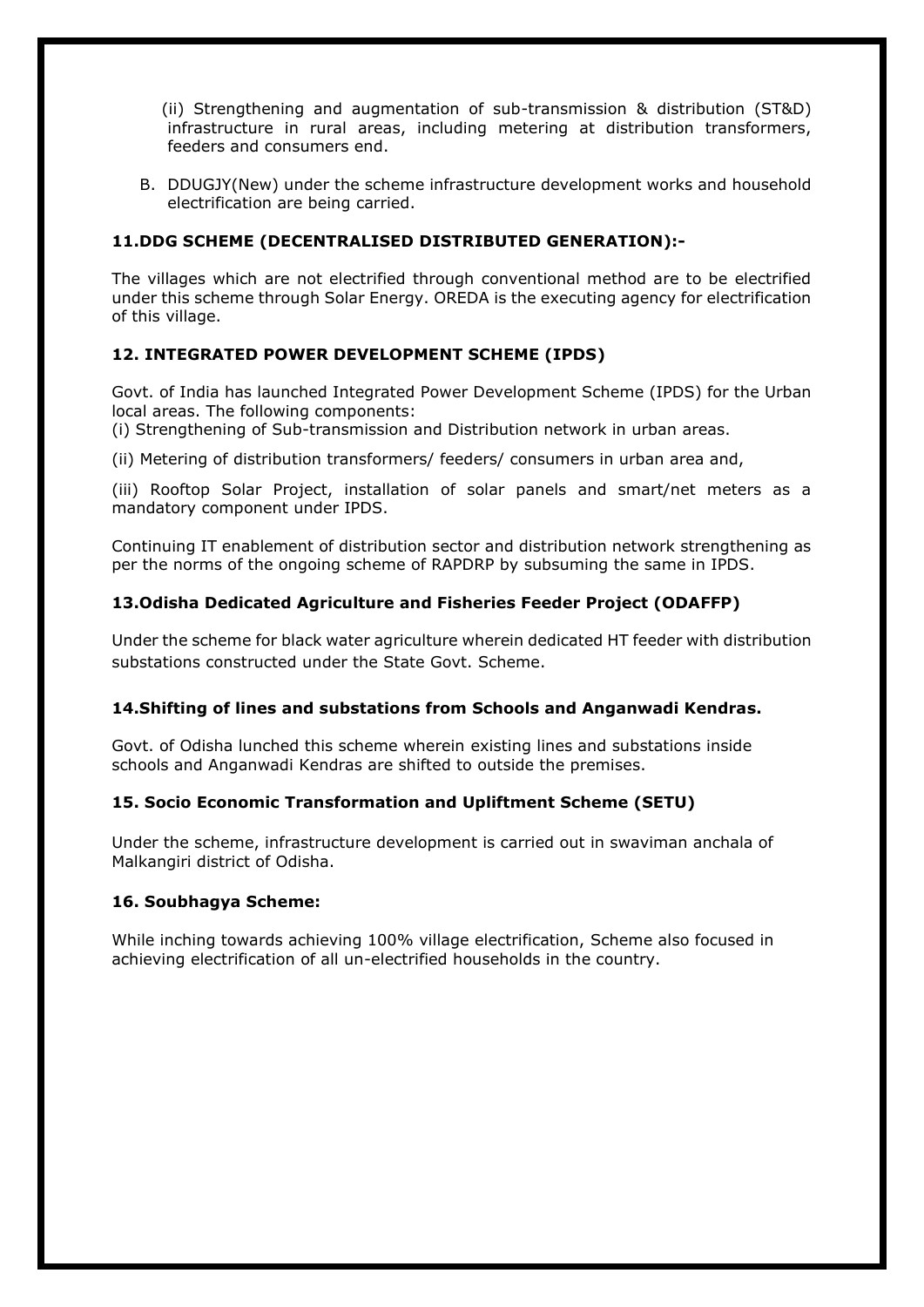# Particulars of Recipients of Concessions, Permits or Authorizations Granted [Section-4 (1) (b) (xiii)]

No concession, permits, or authorization are granted on behalf of TPSODL to any beneficiary, except as per tariff order issued by OERC.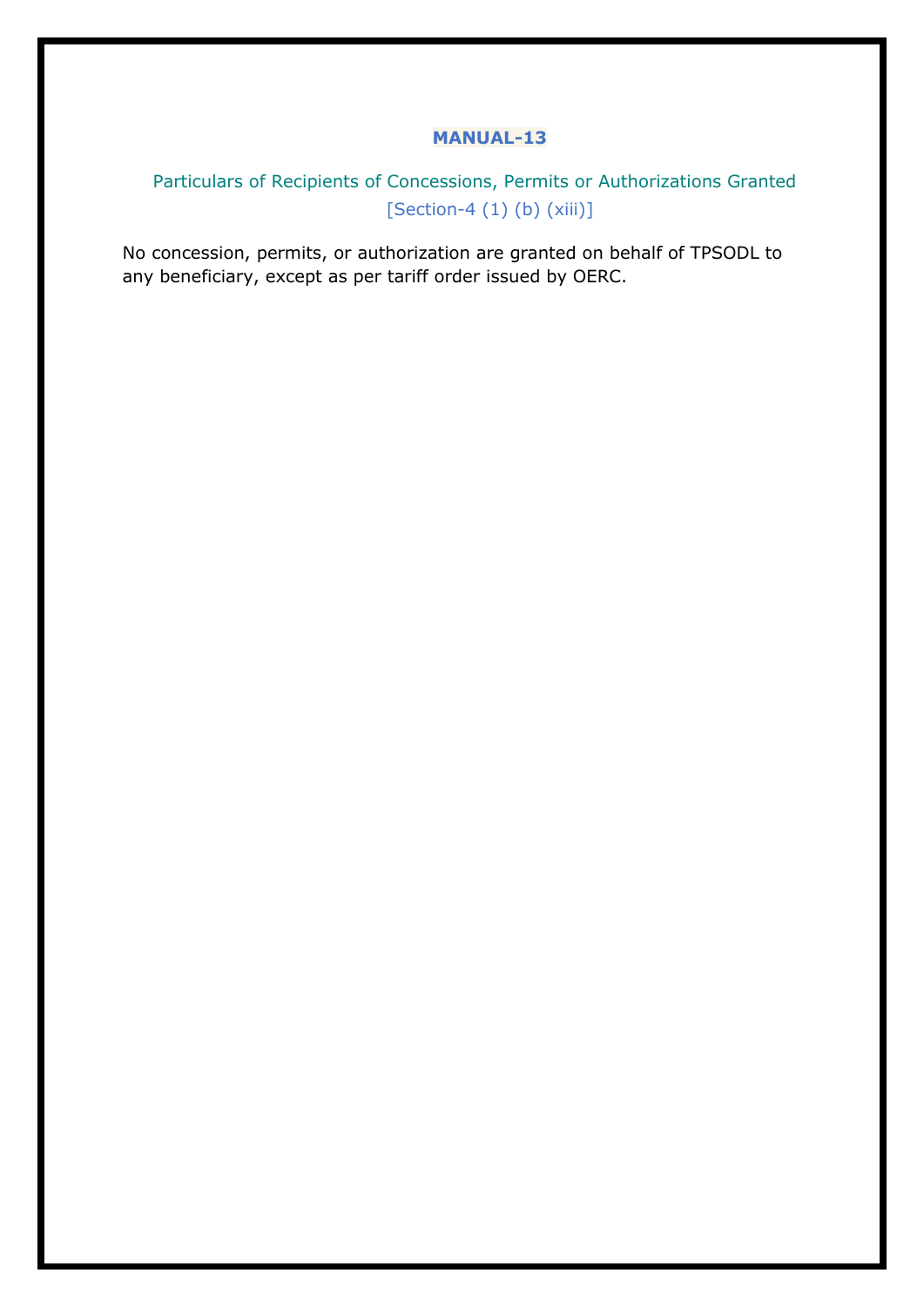# Information Available in an Electronic Form [Section-4 (1) (b) (xiv)]

Please log on to our website www.tpsouthernodisha.com for details such as new connection, payment option, customer portal, reported theft, tenders, news & events etc.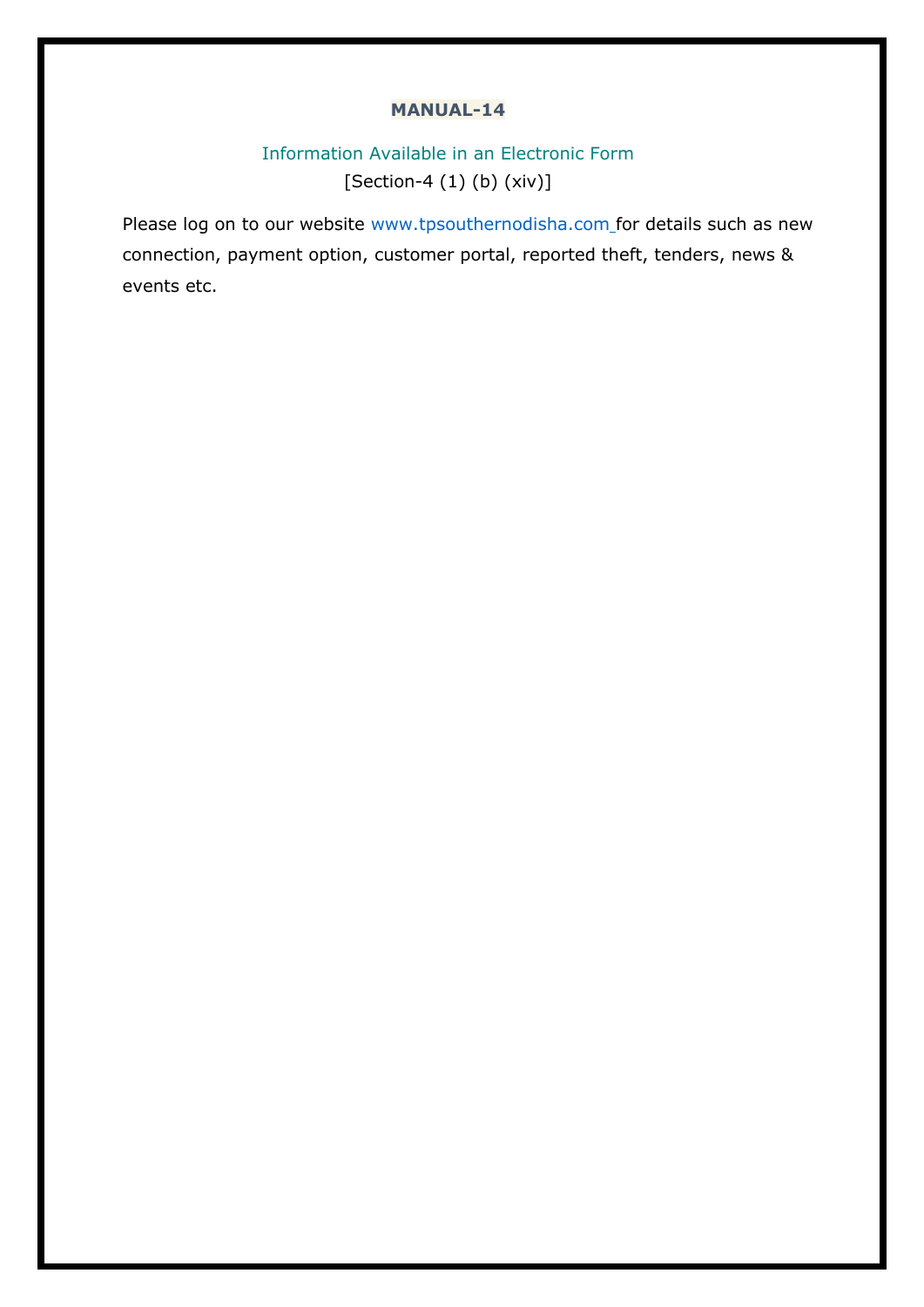# Particulars of Facilities Available to Citizens for Obtaining Information  $[Section-4 (1) (b) (xv)]$

| SI.<br>No.   | <b>Facility available</b>                         | <b>Nature of</b><br><b>Information</b><br>available                                                                             | <b>Working hours</b>    |
|--------------|---------------------------------------------------|---------------------------------------------------------------------------------------------------------------------------------|-------------------------|
| 1.           | Notice Board                                      | Tender / Quotation Call<br>Notice, Auction Sale Notice<br>and Advertisement for<br>engagement of Personnel<br>through agencies. | 10 A. M to 5.30<br>P.M. |
| $\mathbf{2}$ | RTI Application (FORM-A)<br>/ IST Appeal (FORM-D) | Form                                                                                                                            | 10 A. M to 5.30<br>P.M. |
| 3            | Printed Manual available                          | Hard Copy                                                                                                                       |                         |
| 4            | Website of the Public<br>Authority                | www.tpsouthernodisha.com                                                                                                        |                         |
| 5.           | System of issuing of<br>copies of documents       | By Email/Indian Postal<br>Service                                                                                               |                         |

.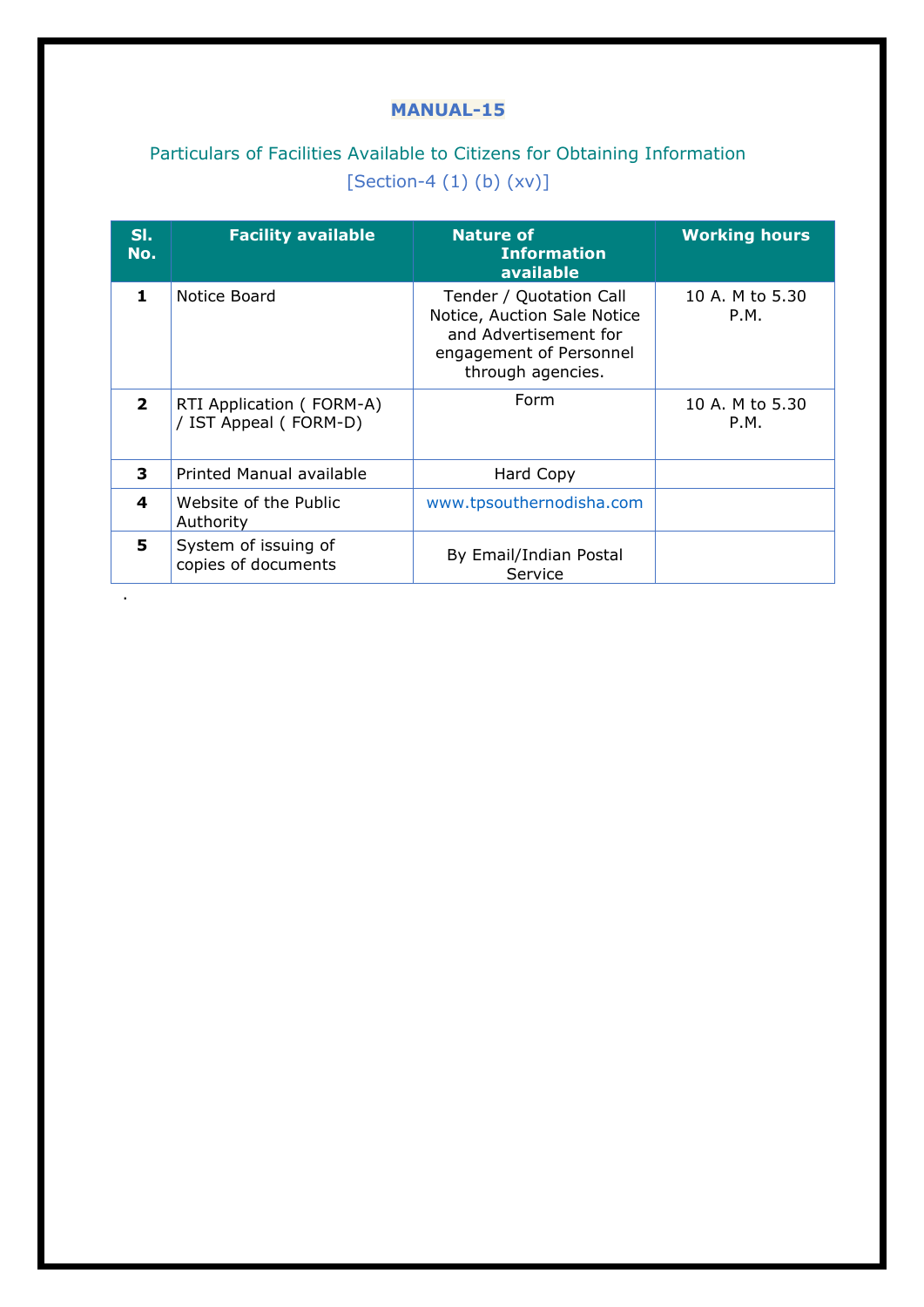# **MANUAL-16**  Names, Designations & Other Particulars of Public Information Officers and First Appellate Authority

Section-4(1) (b) (xvi)]

TPSODL has as many as twenty-seven numbers of Public Authorities in respect of which, twenty-seven numbers of Public Information Officers and Seven First Appellate Authorities thereof have been designated as such. The details are given hereunder.

|                | NAME AND ADDRESS OF THE PIO AND FAA AT DIFFERENT OFFICES OF TPSODL                                       |                     |                 |            |                                          |  |  |  |  |
|----------------|----------------------------------------------------------------------------------------------------------|---------------------|-----------------|------------|------------------------------------------|--|--|--|--|
| SI.            | Name of the Office / Unit<br>Name of the PIO<br>PHONE NO<br>Name and designation of First<br>Designation |                     |                 |            |                                          |  |  |  |  |
| No             |                                                                                                          |                     |                 |            | <b>Appellate Authority</b>               |  |  |  |  |
|                |                                                                                                          |                     |                 |            |                                          |  |  |  |  |
|                | Electrical Circle,                                                                                       | <b>Shaik Badrul</b> |                 |            |                                          |  |  |  |  |
| 1              | Aska                                                                                                     | Hoda                | Manager (F)     | 9437570203 |                                          |  |  |  |  |
|                |                                                                                                          | Hemanta Kumar       |                 |            | Mr. Sandeep Kumar Das,<br>SE / AGM       |  |  |  |  |
| $\overline{2}$ | AED-I, Aska                                                                                              | Mishra              | Jr.Manager (F)  | 9437232681 | <b>Electrical Circle Aaka</b>            |  |  |  |  |
|                | AED-II, Aska at                                                                                          |                     |                 |            | 9437480027                               |  |  |  |  |
| 3              | K.S.Nagar                                                                                                | Golak Bihari Das    | Dy.Mnager (F)   | 9437959907 |                                          |  |  |  |  |
| 4              | GSED, Digapahandi                                                                                        | G.V.S. Rajendra     | Dy. Mnager (F)  | 9437570189 |                                          |  |  |  |  |
|                | City Circle,                                                                                             | Padmanava           |                 |            |                                          |  |  |  |  |
| 5              | Berhampur                                                                                                | Swain               | Manager (F)     | 9437570195 |                                          |  |  |  |  |
|                | BED No-I,                                                                                                | Ashwini Kumar       |                 |            | Mr. Sanat Kumar Jena, SE                 |  |  |  |  |
| 6              | Berhampur                                                                                                | Patro               | Manager (F)     | 9437959806 | /AGM                                     |  |  |  |  |
|                | BED No-II,                                                                                               | Nishi Kanta         | Dy. Manager     |            | City Circle, Berhampur                   |  |  |  |  |
| $\overline{7}$ | Berhampur                                                                                                | Mishra              | (F)             | 9437959640 | 8114395707                               |  |  |  |  |
|                | BED No-III,                                                                                              | Mrs. Suprabha       | Asst. Manager   |            |                                          |  |  |  |  |
| 8              | Berhampur                                                                                                | Rath                | (F)             | 8114395734 |                                          |  |  |  |  |
|                | Electrical Circle,                                                                                       | Rabindra Nath       |                 |            |                                          |  |  |  |  |
| 9              | Bhanjanagar                                                                                              | Pradhan             | AGM(F)          | 9437959602 |                                          |  |  |  |  |
|                | BNED,                                                                                                    | Durga Prasad        |                 |            | Mr. Nrusingh Narayan<br>Panda, SE / AGM  |  |  |  |  |
| 10             | Bhanjanagar                                                                                              | Mishra              | Jr. Manager (F) | 9437447807 | Electrical Circle,                       |  |  |  |  |
|                |                                                                                                          | Radha Ranjan        | Dy.             |            | Bhanjanagar                              |  |  |  |  |
| 11             | PED, Phulbani                                                                                            | Dash                | Manager(F)      | 9437570161 | 9437959752                               |  |  |  |  |
|                |                                                                                                          | Santosh Kumar       | Dy.             |            |                                          |  |  |  |  |
| 12             | BOED, Boudh                                                                                              | Prusty              | Manager(F)      | 9437959906 |                                          |  |  |  |  |
|                | Electrical Circle,                                                                                       | Mrs. Swagatika      | Dy.             |            |                                          |  |  |  |  |
| 13             | Rayagada                                                                                                 | Paikray             | Manager(F)      | 9437559605 |                                          |  |  |  |  |
|                |                                                                                                          |                     | Dy.             |            | Mr Priyadarsi Behera, SE /<br><b>AGM</b> |  |  |  |  |
| 14             | RED, Rayagada                                                                                            | B. Sanjay           | Manager(F)      | 9437959953 | Electrical Circle.                       |  |  |  |  |
|                | PKED,                                                                                                    | Subhransu           | Dy.             |            | Rayagada                                 |  |  |  |  |
| 15             | Paralakhemundi                                                                                           | Sekhar Mohanty      | Manager(F)      | 9437959971 | 9437959949                               |  |  |  |  |
|                |                                                                                                          | Omprakash           | Dy.             |            |                                          |  |  |  |  |
| 16             | GED, Gunupur                                                                                             | Nayak               | Manager(F)      | 9437572107 |                                          |  |  |  |  |
|                | Electrical Circle,                                                                                       | Rudra Charan        |                 |            | Mr Manmatha Nath                         |  |  |  |  |
| 17             | Jeypore                                                                                                  | Beura               | Manager (F)     | 9437959613 | Mishra, SE / AGM                         |  |  |  |  |
|                |                                                                                                          | Ranjit Kumar        | Dy. Manager     |            | Electrical Circle, Jeypore               |  |  |  |  |
| 18             | JED, Jeypore                                                                                             | Tarini              | (F)             | 9437959852 | 9437959849                               |  |  |  |  |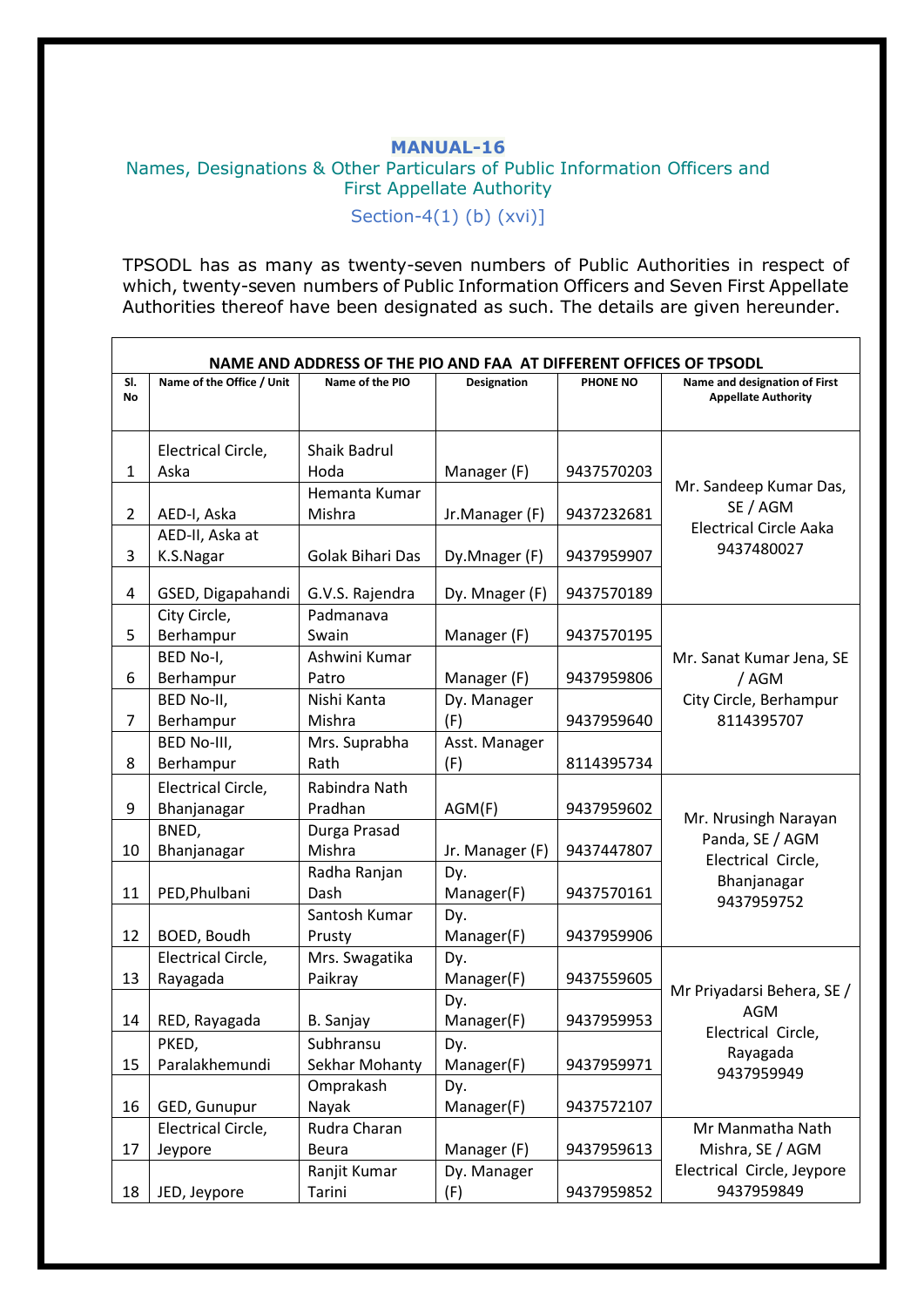|    |                         |                    | Dy. Manager     |            |                           |
|----|-------------------------|--------------------|-----------------|------------|---------------------------|
| 19 | MED, Malakangiri        | Sk. Abdul Mallik   | (F)             | 9437570286 |                           |
| 20 | NED, Nabarangpur        | Mangaraj Sahoo     | Jr. Manager (F) | 9040795357 |                           |
|    |                         | Chandrakanta       | Dy. Manager     |            |                           |
| 21 | KED, Koraput            | Panigrahi          | (F)             | 8093997399 |                           |
|    | Electrical Circle,      | Santosh Kumar      |                 |            |                           |
| 22 | Berhampur               | Ojha               | Manager (F)     | 9437484853 |                           |
|    |                         | Damodar Raut       |                 |            |                           |
| 23 | GNED, Chatrapur         |                    | Jr. Manager (F) | 8093014626 | Mr. Chandan Das, SE /     |
|    | PSED,                   |                    | Dy. Manager     |            | AGM                       |
| 24 | Purusotampur            | Siba Ranjan Palo   | (F)             | 9437570153 | Electrical Circle,        |
|    |                         | <b>Kiran Kumar</b> | Dy. Manager     |            | Berhampur                 |
| 25 | HED, Hinjilicut         | Nalla              | (F)             | 9438676349 | 8114395710                |
|    | <b>Electrical Store</b> |                    |                 |            |                           |
|    | Division,               | Saroj Kumar        |                 |            |                           |
| 26 | Berhampur               | Sahu               | Manager (F)     | 9437959643 |                           |
| 27 | Corporate Office,       | Raju Prasad        | Dy. Manager     | 9437480041 | Mr. Bharat Kumar          |
|    | <b>TPSODL</b>           | Patnaik            | (Legal)         |            | <b>Bhadawat</b>           |
|    |                         |                    |                 |            | Chief-Commercial,         |
|    |                         |                    |                 |            | Corporate/Regd.           |
|    |                         |                    |                 |            | Office, TPSODL, Berhampur |
|    |                         |                    |                 |            | 9971393930                |
|    |                         |                    |                 |            |                           |